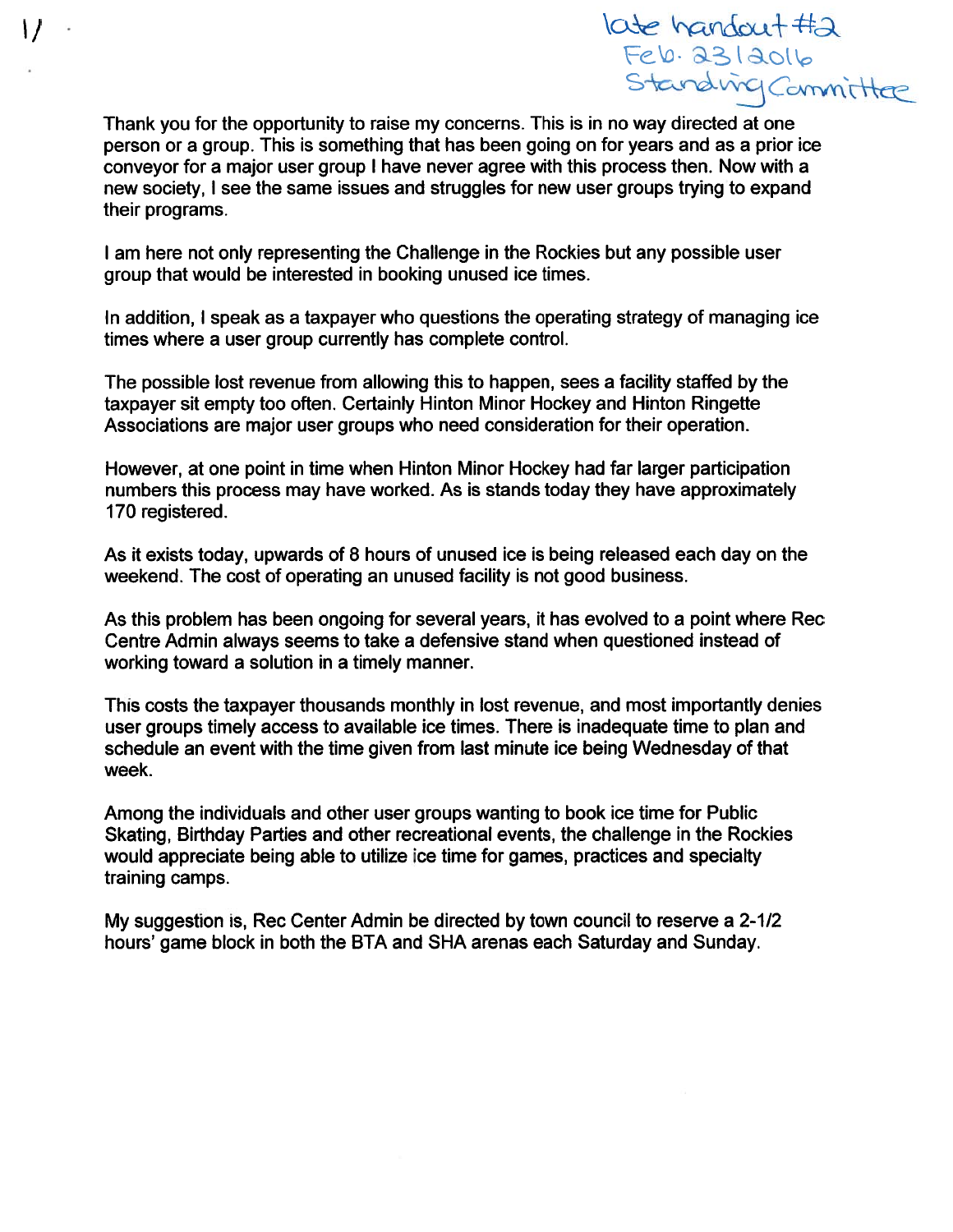This would allow for any cancelled, added, or unexpected games to be slotted in last minute.

 $\angle$ 

This 2-1/2 hour reserved slot would be held until noon on Monday prior to the weekend, and if not booked, would then be released and made available to any user group wishing to utilize it. This ice would automatically be available at 1:00pm each Monday for any potential groups to reserve.

How much out of town revenue has been lost to our community from out of town teams wanting to book games along with lost revenue to our hospitality industry.

The Offered ice to the Challenge — The offered times did not work for our group, however being offered ice then having to approach instructors which come in from out of town pending availability works backwards. Again having access to active net would only be beneficial to all user group trying to book additional ice.

"Active Net" should be available to anyone to view at any time. Instead of staff fielding calls and/or emails inquiring about available ice time, people could check on line and then call to make reservations.

In the past as an Ice Convenor <sup>I</sup> became frustrated with trying to work out bugs with ice booking and ended up resorting to Social Media to vent my frustrations. <sup>A</sup> few in this room approached me and raised concerns about my manner and method. It seems that my rants on social media 'hit <sup>a</sup> nerve' (or three). It was suggested that <sup>I</sup> approach Town Council directly with my questions, concerns and suggestions. So, here <sup>I</sup> am in front of our communities elected members asking for these problems to be addressed and resolved.

What is <sup>a</sup> Recreation Center? It's <sup>a</sup> building that is open where meetings are held, sports are played and there are activities for young and old people.

Council, admin we have some amazing facilities if only we could utilize them...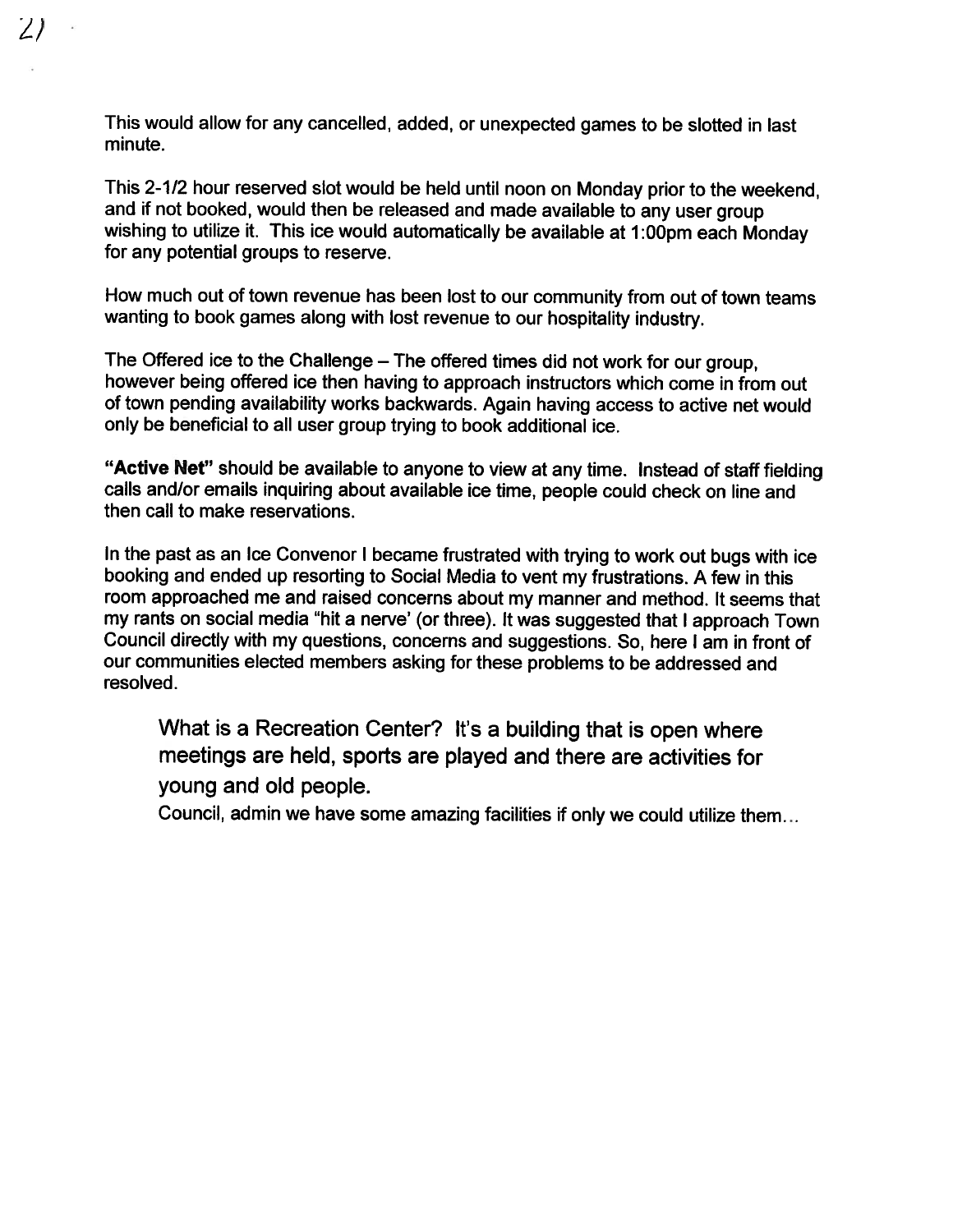Below is the unused ice which was sourced from the weekly last minute emails sent (some weeks non sent) and from the town of Hinton website which shows some weekends with error messages.

\*\* Extra Drop in programs added also as last minute

# October 24th ,<sup>2015</sup> Last Minute Rentals BTA

- Friday, Oct 2''4.3Opm -11pm
- Saturday Oct.3<sup>ra</sup> 9.15am 11pm
- Sunday Oct. 4th 9.15 am 7.3Opm

#### Total 31 hours

 $\mathcal{O}/4$ 

- \*\* Extra Drop in programs SHA
	- Friday, Oct 2<sup>nd</sup> 4.15pm 6.15 pm and 6.30pm -8.30pm
	- Saturday Oct.3<sup>rd</sup> 9.15am 11.45pm. 1.15pm 2.30pm and 2.45pm -4pm
	- Sunday Oct.  $4^{\text{th}}$  9.15 11.45am

Total hours 11.5

Total hours for Oct 2-4<sup>th</sup> 42.5 hours

### October 9- 11" ,2015 Last Minute Rentals BTA

- Friday, October 9<sup>th</sup> 7.30pm 11pm
- Saturday October 10<sup>th</sup> 9.15am 11pm
- Sunday October  $11^{\text{th}}$  9.15am 11pm

Total hours 31 hours

\*\* Extra Drop in programs SHA

- Friday, Oct 9th 4.15pm 5.3Opm and 5.45pm 7pm
- Saturday Oct. $10^{\text{th}}$  9.15am 11.45pm, 12 1.45pm and 2pm 4pm
- Sunday Oct.  $11^{\text{th}}$  9.15am 11.45am and 6.45pm 9pm

Total hours 17 hours

Total hours for Oct 9-11<sup>th</sup> 48 hours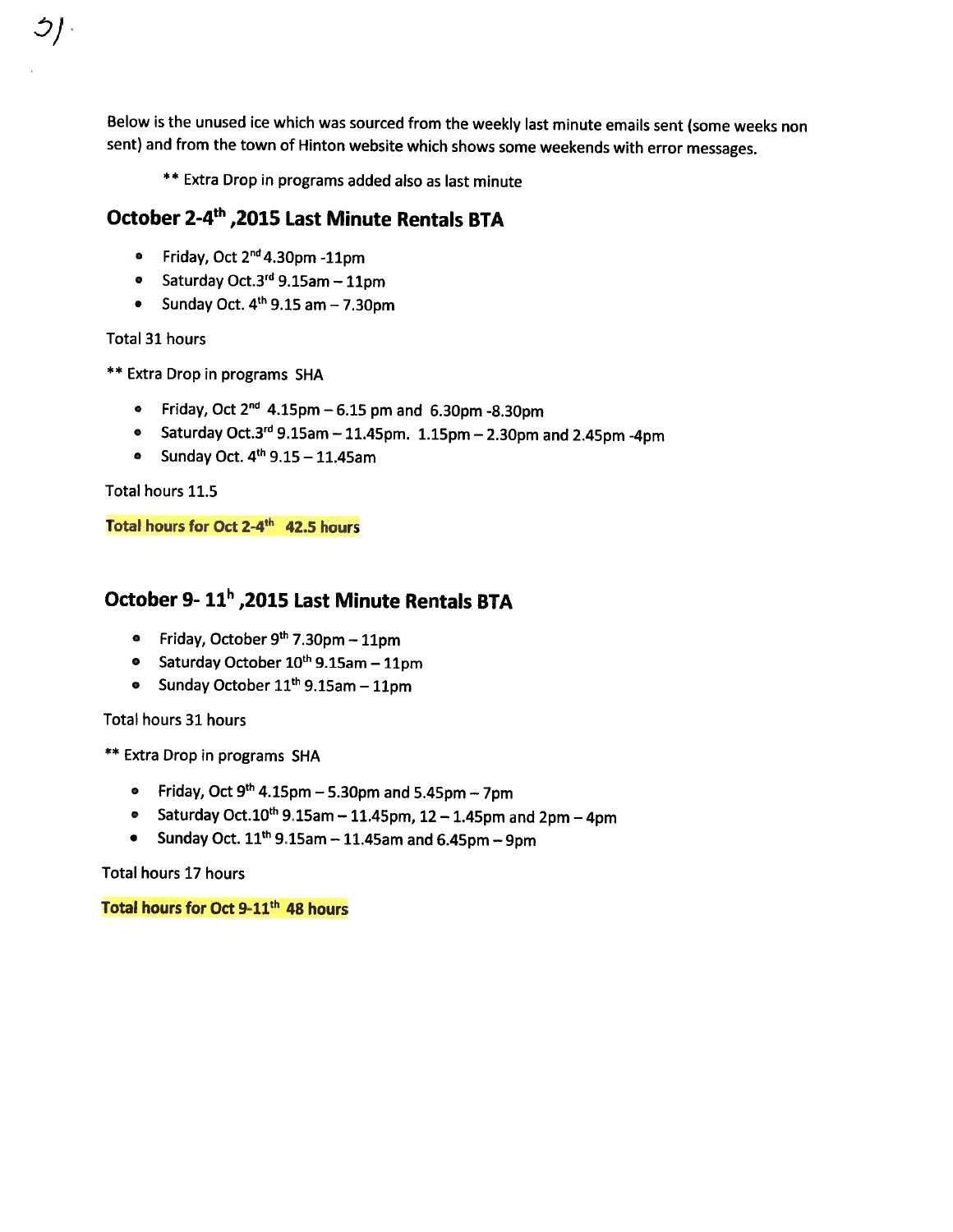# October 17- 18h ,2015 Last Minute Rentals BTA

- Saturday October 17' 11am 1pm and 6pm -9pm
- Sunday October  $18^{\text{th}}$  10am 12pm and 3pm -5.30pm

#### Total hours 9.5

L+)

- \*\* Extra Drop in programs SHA
	- Saturday Oct.l7th 12.3Opm 2pm and 2.3Opm -5pm

Total hours 4

Total hours for Oct 17<sup>th</sup> and 18<sup>th</sup> 13.5 hours

## October 23 - 25<sup>th</sup>, 2015 Last Minute Rentals BTA

- Friday, October Oct. 23<sup>rd</sup> 7.30 11pm
- Saturday October 24<sup>th</sup> 11am 1pm and 8pm 11pm
- Sunday October 25<sup>th</sup> 9.15am 2.45pm
- In the SHA 9.l5am 11am

Total hours 15.45

Total hours for Oct  $23<sup>rd</sup> - 25th<sup>th</sup>$  15.45 hours

October 30th — November 1st Last Minute Rentals

# Month of October 119.45 Hours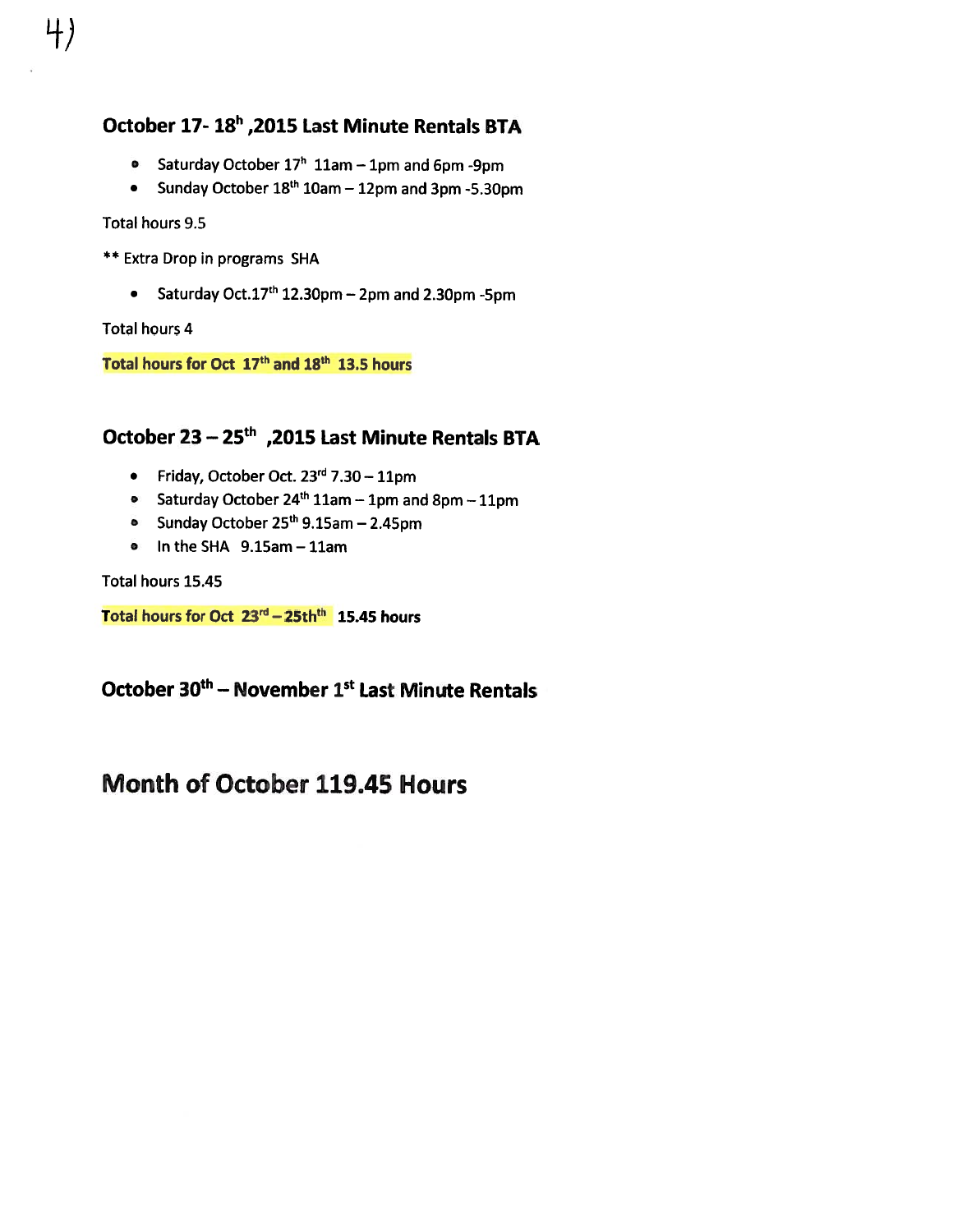## November  $7<sup>th</sup> - 8<sup>th</sup>$ , 2015 Last Minute Rentals BTA

- Saturday November 7<sup>th</sup> SHA 11.45am 5.15pm
- Sunday November 8<sup>th</sup> BTA 4pm -7pm  $\,$  and in the SHA 9.15am 11.45am plus 2pm 4.45pm

Total hours 9.5

- \*\* Extra Drop in programs SHA
	- Saturday Oct.17<sup>th</sup> 12.30pm 2pm and 2.30pm -5pm

Total hours 13.45 hours

Total hours for November 7<sup>th</sup> and 8<sup>th</sup> 13.5 hours

### November 14th — 15th ,2015 Last Minute Rentals ETA

- Saturday November 14<sup>th</sup> 8pm 10.30pm
- Sunday November 15<sup>th</sup> 9.15pm 11.45pm

### Total hours 5 hours

Total hours for November 14<sup>th</sup> and 15<sup>th</sup> 5 hours

### November 21-22,2015 Last Minute Rentals BTA

- Saturday November 21st 8pm  $-$  10.30pm and in the SHA 9.15am  $-$  12.45pm
- Sunday November 22<sup>nd</sup> 2.45pm 5.45pm and in the SHA 9.15am 11.45am

Total hours 11.5

Total hours for November 21<sup>st</sup> and 22<sup>nd</sup> 11.5 hours

## November 28<sup>th</sup> and 29th , 2015 Last Minute Rentals BTA

- Saturday November 28<sup>th</sup> BTA 8pm 10.30pm and in the SHA 9.15am 10.30am and 3pm 5.15pm
- Sunday November 29<sup>th</sup> BTA 2.45pm 5.45pm and in the SHA 9.15am 10.30am and 2pm -3pm

Total hours 11.45

Total hours for November 28<sup>th</sup> and 29<sup>th</sup> 11.45 hours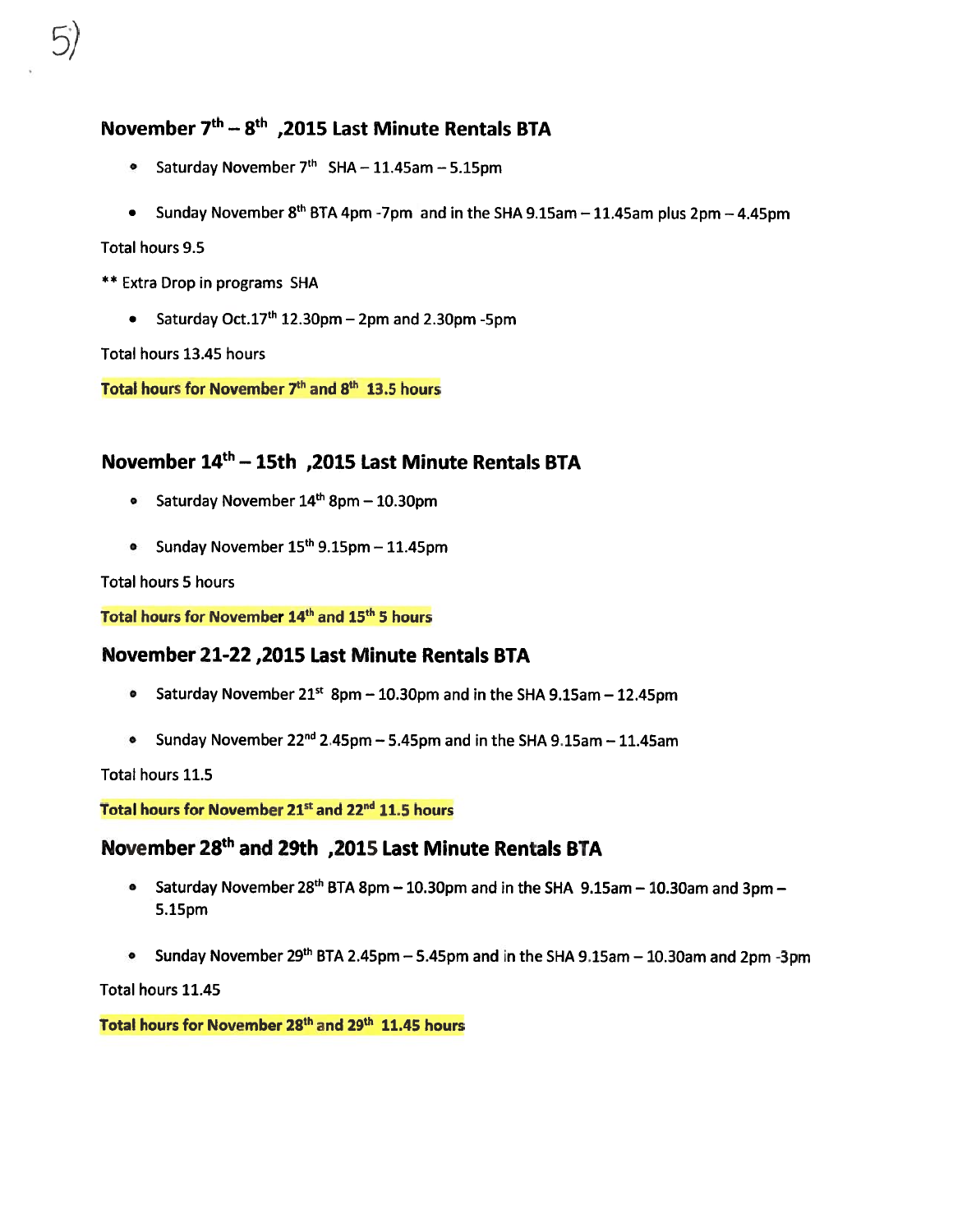## December 4th, 5th, 6th ,2015 Last Minute Rentals BTA

Information for this weekend is not available online via the town website however on the 5th six hours where available in the SHA and one hour on the Sunday

Estimated 7 hours

### December 11 ,12 13th ,2015 Last Minute Rentals BTA

Tournament this weekend info unavailable

# December 18,19,20th ,<sup>2015</sup> Last Minute Rentals BTA

- Friday December 18<sup>th</sup> SHA 7.15pm 10.30pm
- Saturday NA
- Sunday 7.45pm -9pm

Total hours 4.5

Total hours for December 18,19, 20<sup>th</sup> 4.5 Estimated

# Christmas Tournament cancelled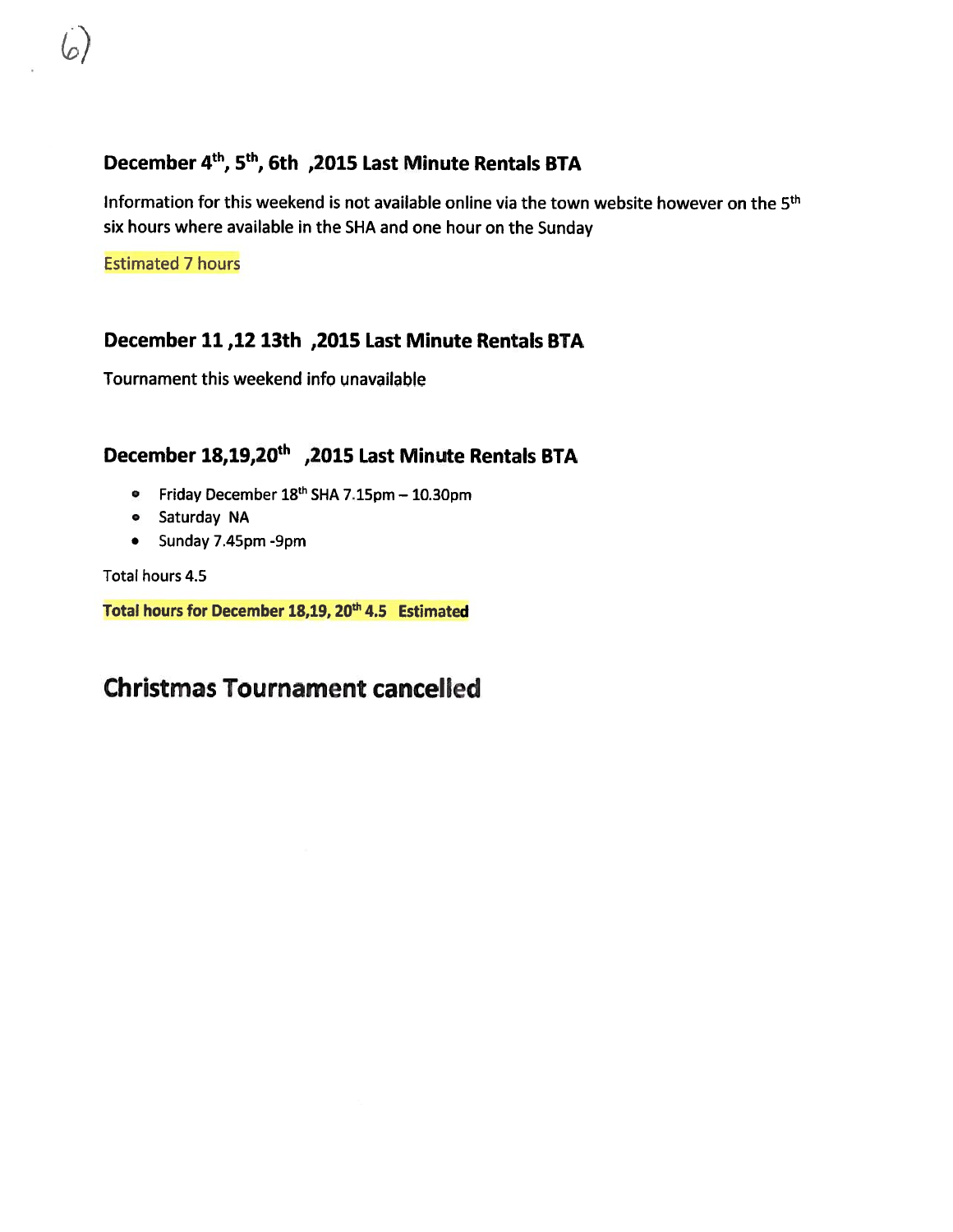## January <sup>g</sup>th 10th ,<sup>2016</sup> Last Minute Rentals ETA

Info for this weekend is unable online showing web page not matching entry? Total hours for December 9<sup>th</sup> and 10<sup>th</sup> Unknown Bantam Tournament Cancelled?

# January 15<sup>th</sup>, 16<sup>th</sup>, 17th, 2016 Last Minute Rentals BTA

### Was weekend of Ringette Tournament

Note this date is not available online shows as there is not <sup>a</sup> webpage matching your entry

## January 23, 24<sup>th</sup>, 2016 Last Minute Rentals BTA

- Saturday January 23″ BTA 5.45pm 10.30pm
- Sunday January 24th BTA 11.45am 1.l5pm and 4pm 5.45pm

#### Total hours 9 hours

Note this date is not available online shows as there is not <sup>a</sup> webpage matching your entry

Total hours for January 23rd, 24th 9 hours

### January 30th ,3lst ,<sup>2016</sup> Last Minute Rentals ETA

- Saturday January 30<sup>th</sup> BTA 6.45pm 10.30pm and in the SHA 2.45pm 5.15pm plus 9pm-1O.3Opm
- Sunday January 31st BTA 5.45pm 7.3Opm

#### Total hours 9 hours

Note this date is not available online shows as there is not <sup>a</sup> webpage matching your entry

Total hours for January 30<sup>th</sup>, 31<sup>st</sup> 9 hours

# Total hours for January unavailable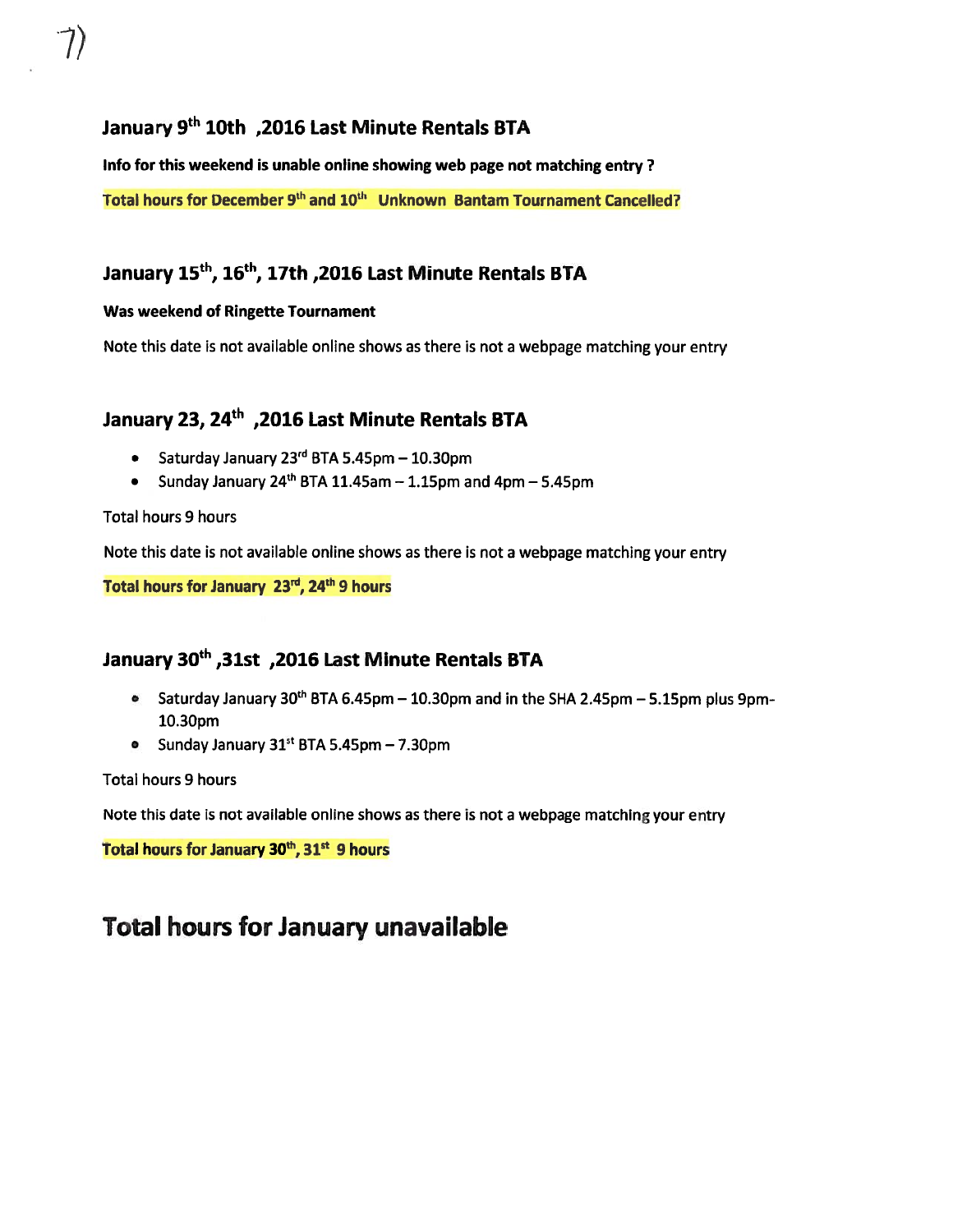## February 5th, 6th, 7th ,<sup>2016</sup> Last Minute Rentals BTA

- Friday February 5th BTA 7.3Opm 1030pm and in the SHA 7.15pm 8.3Opm
- Saturday February 6<sup>th</sup> BTA 9.15pm 10.30pm and in the SHA 9.15am 1.15pm
- Sunday February 7<sup>th</sup> BTA 7.45pm 10.30pm and in the SHA 6.45pm 10.30pm

Total hours l6hours

Total hours for February 5,6,7<sup>th</sup> 16 hours

## February 12<sup>th</sup>,13<sup>th</sup>,14th ,2016 Last Minute Rentals BTA

- Friday February 12<sup>th</sup> BTA 9pm- 10.30pm
- Saturday February 13<sup>th</sup> BTA 1.15 3.45pm, 6.30 10.30pm and in the SHA 9.15am 11.45am, 3— 5.lSpm and 9pm — 10.3Opm
- Sunday February 14th BTA 9.l5am 10.45am and 1.15 -10.3Opm

Note this date is not available online shows as there is not <sup>a</sup> webpage matching your entry

Total hours 25.5 hours

Total hours for February 12,13,14<sup>th</sup> 25.5 hours

## February 19th, 20th, 21st , 2016 Last Minute Rentals BTA

- Friday February 19th 8.15 pm 10.3Opm
- $\bullet$  Gunday February 21st BTA 7.45pm 10.30pm and in the SHA 6.45pm 8.15 pm
- This weekend Bombers Tournament

Total hours 6.5 hoours

Total hours for February 19th, 20th 21st 6.5 hours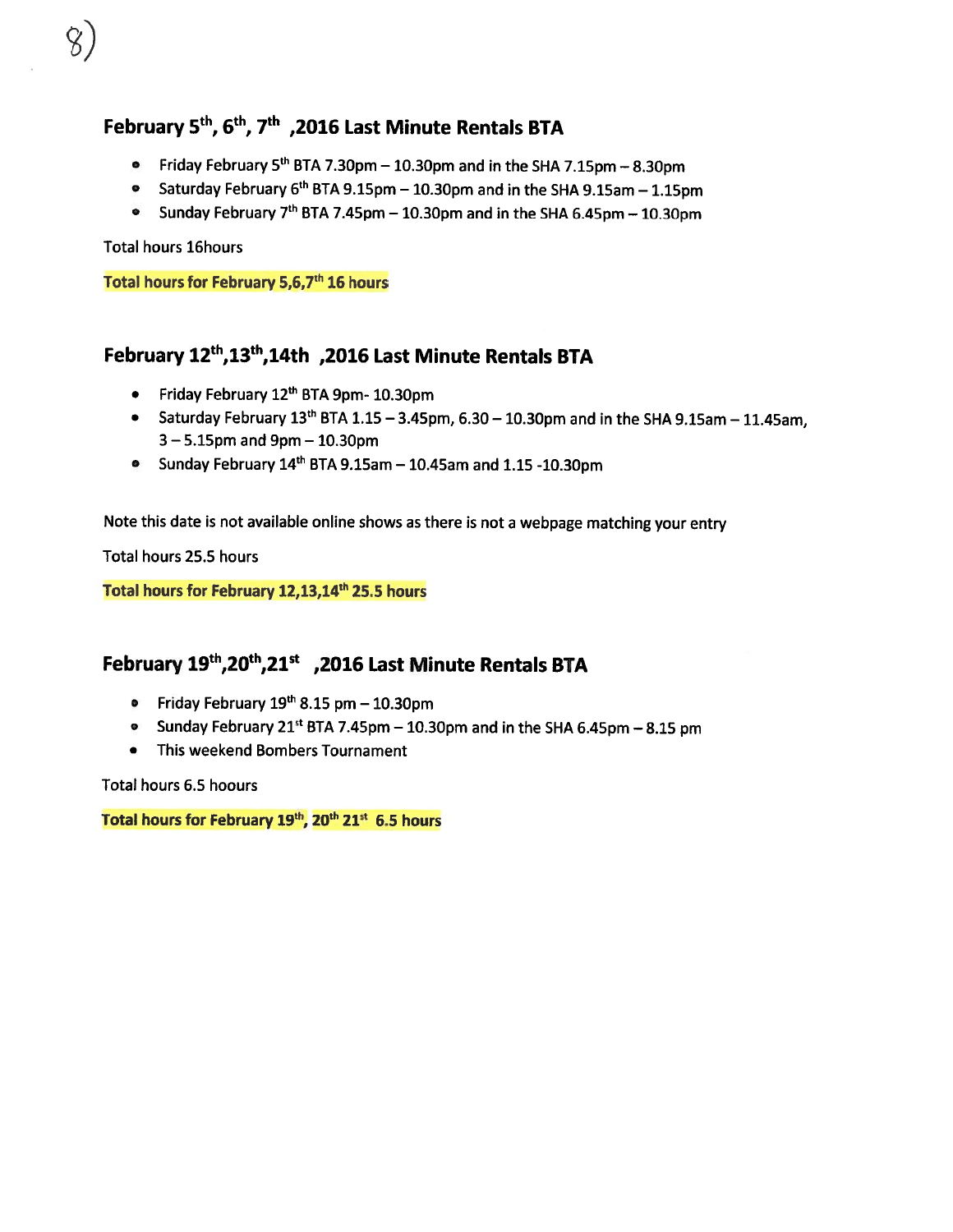- Prior to any submitted season game schedules and tournaments at the start of the year, public skating programs should be offered first with <sup>a</sup> constant time on both Saturday and Sunday.
- Season schedules, tournaments are then submitted to the town which work around these hours from all user groups
- Exceptions provincials, playoffs, special events
- $\bullet$  Submitted week day practice ice that was submitted then released back will be offered to the next expanding user group within <sup>a</sup> timely manner (2 weeks)
- •Rec Center staff become more familiar with league schedulers and procedure.
- $\bullet$  After season games are entered for user groups <sup>a</sup> 2.5 hour slot will be held in the BT for minor hockey and <sup>a</sup> <sup>2</sup> hour slot in the SHA for ringette. This slot is held for last minute rescheduled regular games which is then released back to the town by Monday noon of that week and then offered up for last minute ice or additional public programs.
- $\bullet$  Opening up additional ice will not only allow constant public programs but allow other user groups to grow along with the taxpayer for personal rentals. It also allows out of town teams the opportunity to host games that in return benefits the hospitality industry.
- Active net this should be available anyone to view.
- • Declined ice to Challenge in the Rockies — being offered times that do not work with our instructors is the reason, however not having access to many of these days where it could have worked is lost revenue
- $\bullet$  The <sup>3</sup> on <sup>3</sup> tournament at Christmas was in fact denied by the town. After minor hockey released, which tried up <sup>4</sup> days. Once we found out it was cancelled <sup>I</sup> personally called the town asking if they wished to partner in making this happen. Was turned down by the town due to last minute promotion
- The Challenge in the Rockies offers <sup>a</sup> Free Monday night skate which rotates between two age levels every week. One group with the under <sup>11</sup> that is full with <sup>25</sup> registered and another <sup>12</sup> and over with <sup>15</sup> registered. We are in need of another weekday constant slot. Besides this we have been trying to book goalie camps, power skating camps with no success due to these current conditions. Our sponsors have also been asking why as well.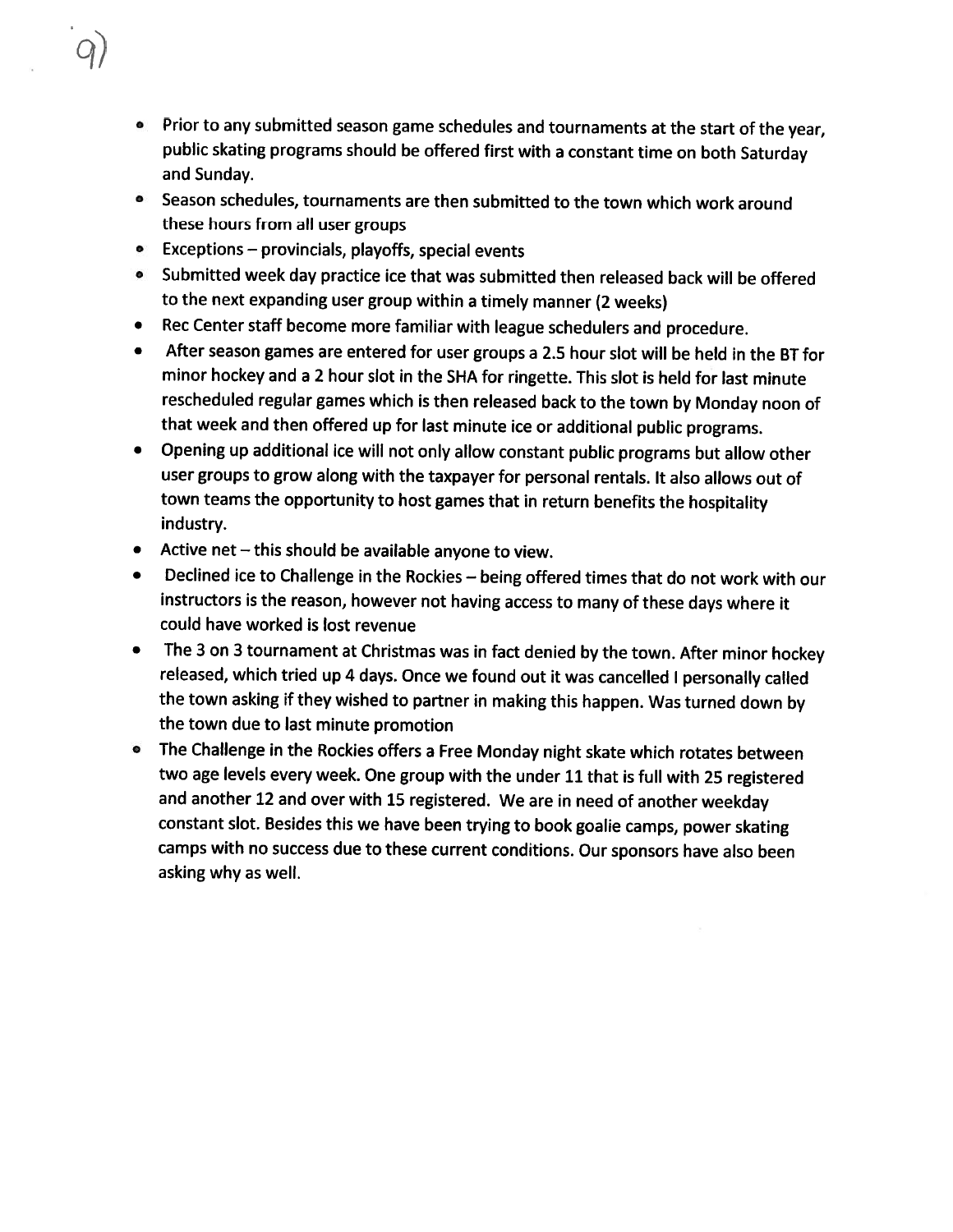Want to book <sup>a</sup> last minute party, or extra ice time? We release any ice available for the weekend. You snatch it up at \*\*JUST\*\* \$63/hour.

Last Minute ICE Rentals

Friday, Feb 19 ETA 8:15 pm - 10:30 pm

Sunday, Feb 21 ETA 7:45 pm - 10:30 pm SHA 6:45 pm - 8:15 pm

Some conditions apply. To book, contact Customer Service at 780.865.4412

If no rentals, First-Come First-Served will apply. Regular Admission Rates Must pay before 9:00 pm \*\*\*\*\*\*\*

Extra Drop In Programs

Saturday, Feb 20 ETA Family Stick <sup>N</sup> Puck, 3:45 pm - 6:15 pm SHA Public Skate, 3:30 pm - 6:00 pm

This complimentary message is being sent to opt-in subscribers who might be interested in its content. If you do not wish to continue receiving these messages, <sup>p</sup>lease accep<sup>t</sup> our apologies, and unsubscribe by visiting our website at:

http://www.hinton.ca/list.asp?mode=del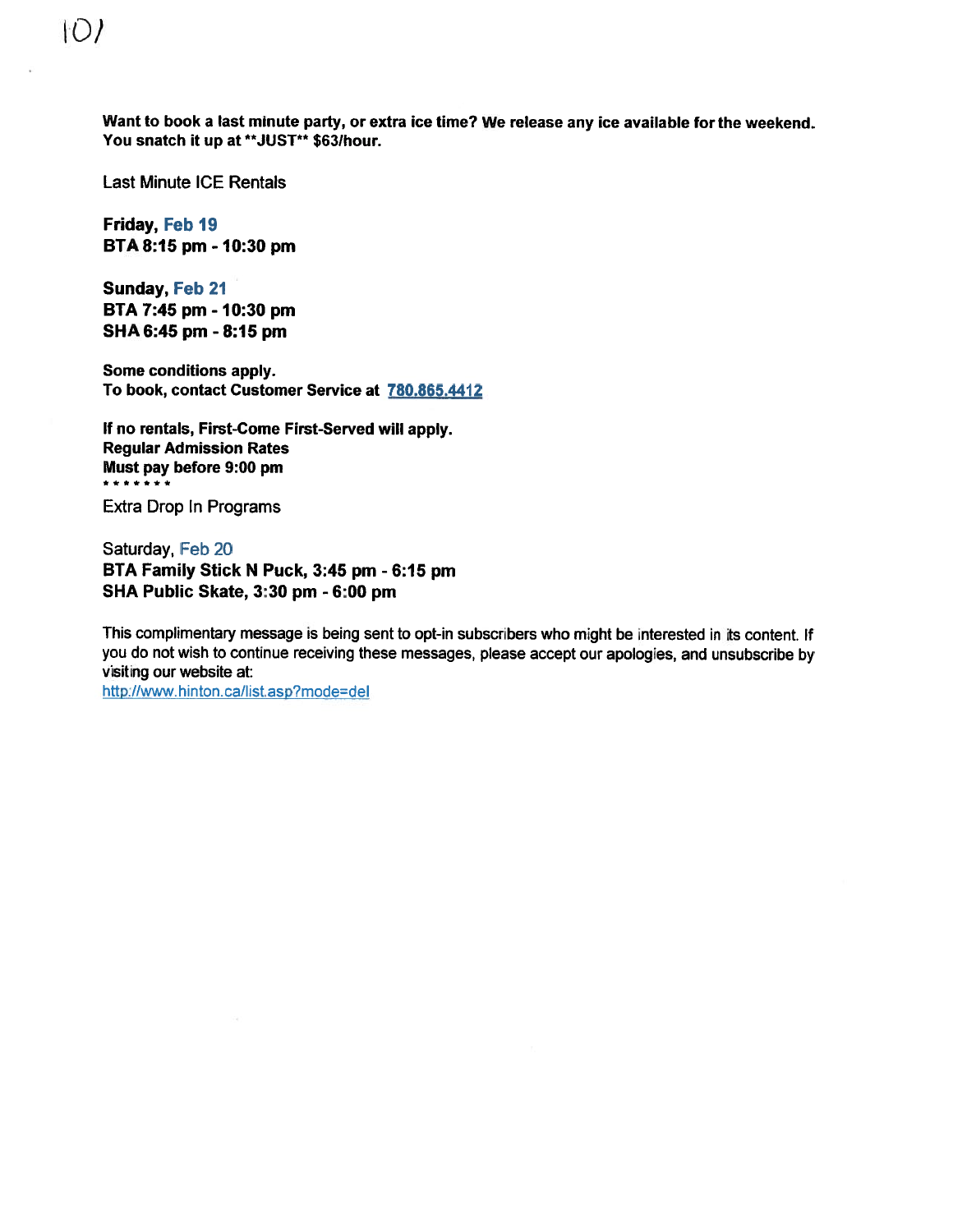# Last Minute Ice, Extra Drop In Programs Feb 19 - 21, 2016

Want to book a last minute party, or extra ice time? We release any ice available for the weekend. You snatch it up at \*\*JUST\*\* \$63/hour.

Last Minute Rentals

Friday, Feb 19 BTA 8:15 pm - 10:30 pm

Sunday, Feb 21 BTA 7:45 pm - 10:30 pm SHA 6:45 pm = 8:15 pm

Some conditions apply. To book, contact Customer Service at 780.865.4412

If no rentals, First-Come First-Served will apply. **Regular Admission Rates** Must pay before 9:00 pm

Extra Drop In Programs

Saturday, Feb 20 BTA Family Stick N Puck, 3:45 pm - 6:15 pm SHA Public Skate, 3:30 pm - 6:00 pm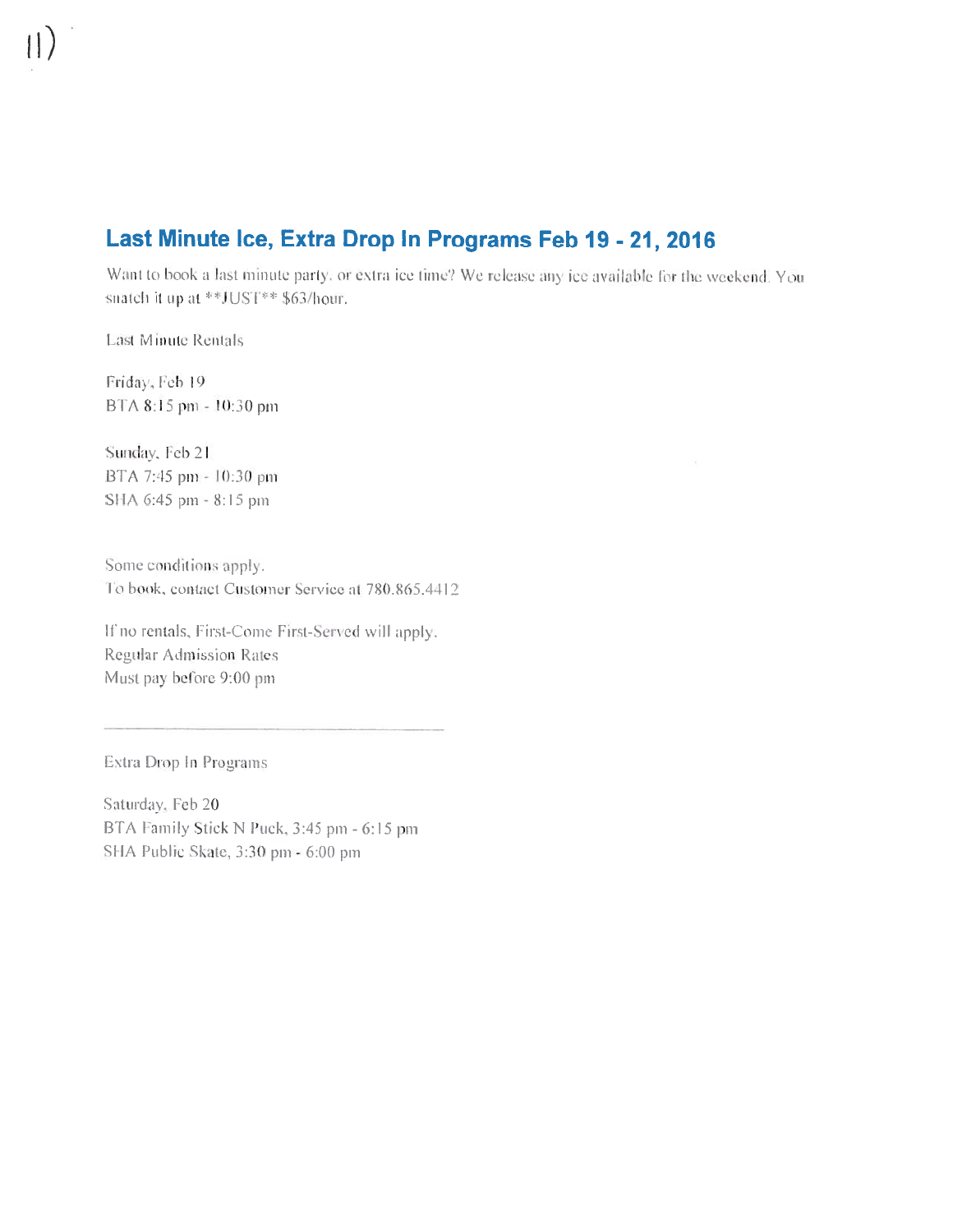Want to book a last minute party, or extra ice time? We release any ice available for the weekend. You snatch it up at \*\*JUST\*\* \$63/hour.

Last Minute ICE Rentals

Friday, Feb 12 ETA 9:00 pm - 10:30 pm

Saturday, Feb 13 ETA 1:15 pm - 3:45 pm, 6:30 pm - 10:30 pm SHA 9:15 am - 11:45 am, 3:00 pm - 5:15 pm, 9:00 pm - 10:30 pm

Sunday, Feb 14 ETA 9:15 am - 10:45 am, 1:15 pm - 10:30 pm

Some conditions apply. To book, contact Customer Service at 780.865.4412

If no rentals, First-Come First-Served will apply. Regular Admission Rates Must pay before 9:00 pm \*\*\*\*\*\*\*

Extra Drop In Programs - SHA

Sunday, Feb 14 Family Stick N Puck, 9:15 am - 11:45 am Public Skate, 12:00 pm - 3:00 pm

This complimentary message is being sent to opt-in subscribers who might be interested in its content. If you do not wish to continue receiving these messages, <sup>p</sup>lease accept our apologies, and unsubscribe by visiting our website at:

http://www.hinton.ca/list.asp?mode=del

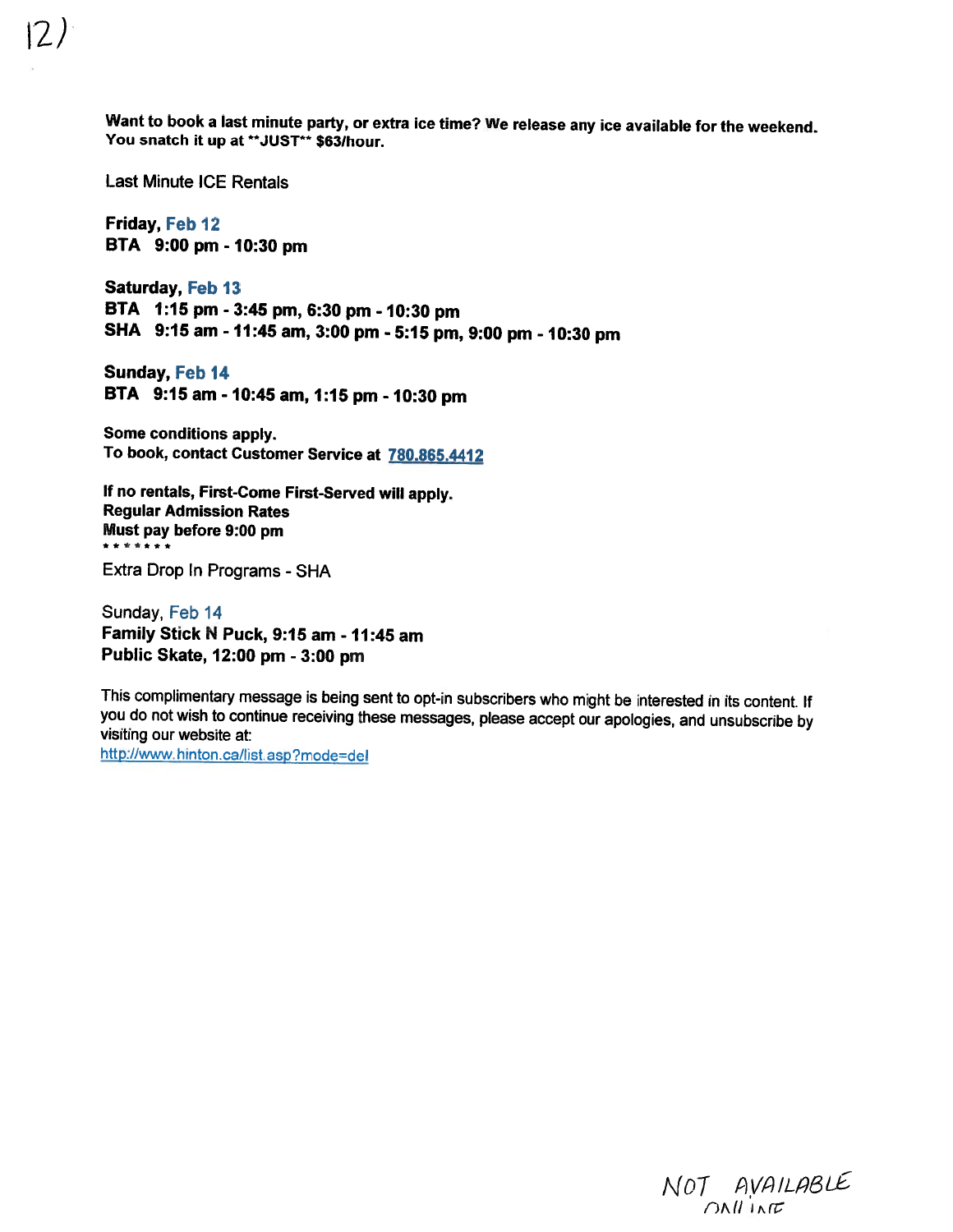You entered: http://www.hinton.ca/CivicAlerts.aspx?AID=1200

Click here to go to the home page

Last Minute Ice, Extra Drop In Programs Feb 12 - 14, 2016 www.hinton.ca/CivicAlerts.asp?AID=1200

Feb 9, 2016 ... Want to book a last minute party, or extra ice time? We release any ice available for the weekend. You snatch it up at \*\*JUST\*\* \$63/hour.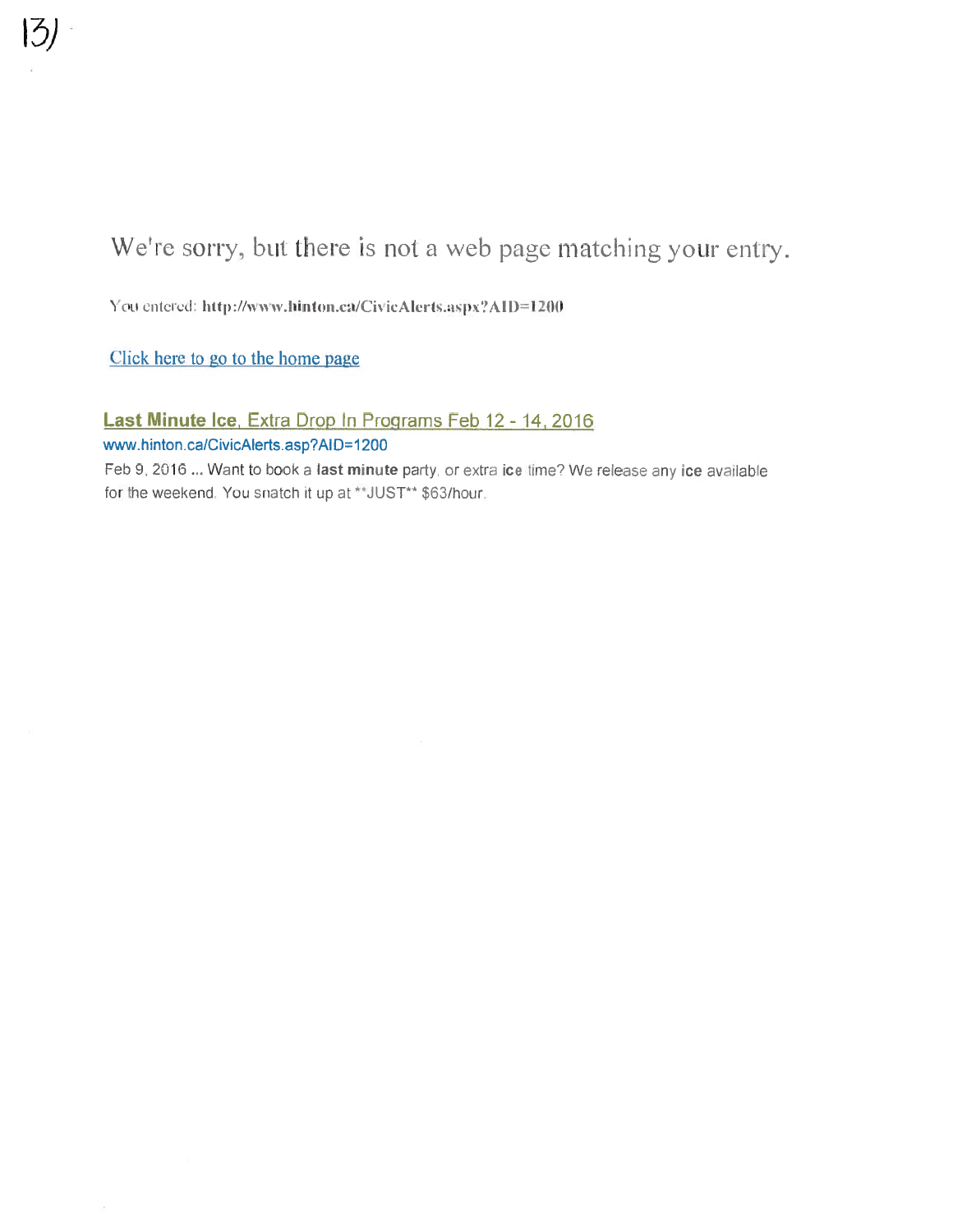Want to book <sup>a</sup> last minute party, or extra ice time? We release any ice available for the weekend. You snatch it up at \*\*JUST\*\* \$63/hour.

Last Minute ICE Rentals

Friday, Feb 5 BTA 7:30 pm - 10:30 pm SHA 7:15 pm - 8:30 pm

Saturday, Feb 6 BTA 9:15 pm - 10:30 pm SHA 9:15 am - 1:15 pm

Sunday, Feb 7 ETA 7:45 pm - 1 0:30 pm SHA 6:45 pm - 10:30 pm

Some conditions apply. To book, contact Customer Service at 780.865.4412

If no rentals, First-Come First-Served will apply. Regular Admission Rates Must pay before 9:00 pm \*\*\*\*\*\*\*

This complimentary message is being sent to opt-in subscribers who might be interested in its content. If you do not wish to continue receiving these messages, <sup>p</sup>lease accep<sup>t</sup> our apologies, and unsubscribe by visiting our website at:

http://www.hinton.ca/list.asp?mode=del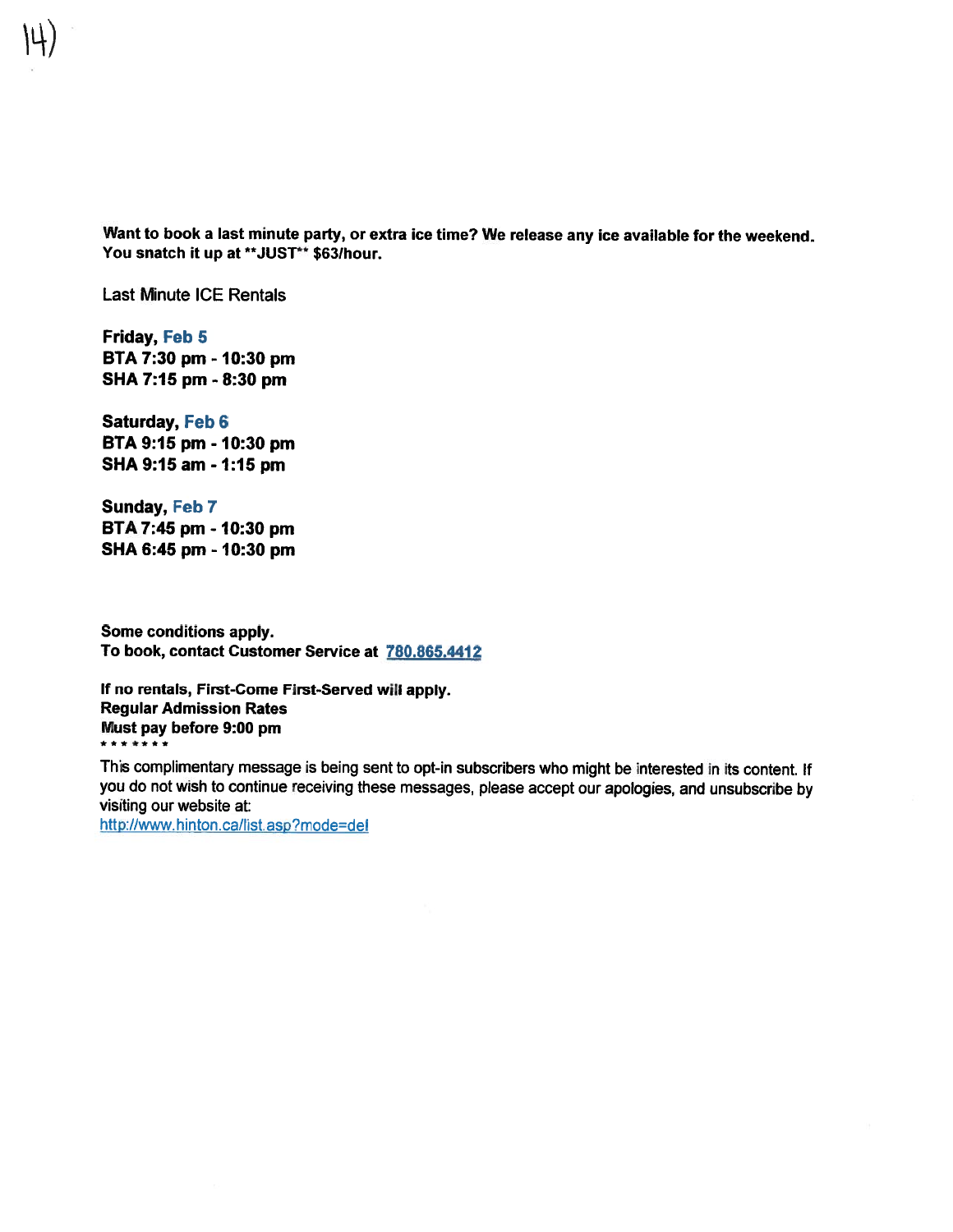#### Posted on: February 2, 2016.

## [ARCHIVED] Last Minute Ice, Extra Drop In Programs Feb 5 - 7, 2016

Want to book a last minute party, or extra ice time? We release any ice available for the weekend. You snatch it up at \*\*JUST\*\* \$63/hour.

**Last Minute Rentals** 

Friday, Feb 5 BTA 7:30 pm - 10:30 pm SHA 7:15 pm - 8:30 pm

Saturday, Feb 6 BTA 9:15 pm - 10:30 pm SHA 9:15 am - 1:15 pm

Sunday, Feb 7 BTA 7:45 pm = 10:30 pm SHA 6:45 pm - 10:30 pm

Some conditions apply. To book, contact Customer Service at 780.865.4412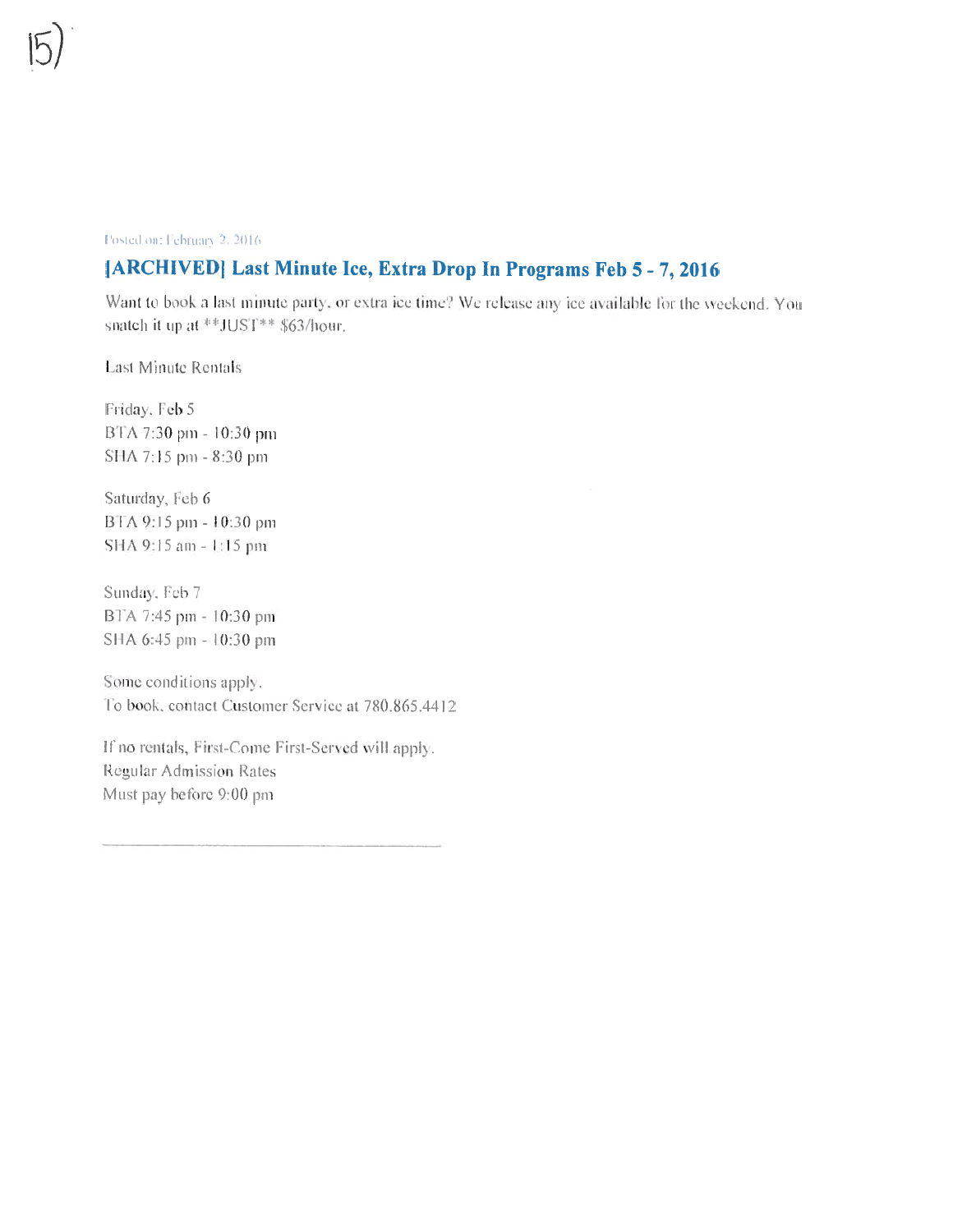Last Minute ICE Rentals

Saturday, Jan 30 BTA 6:45 pm - 10:30 pm SHA 2:45 pm - 5:15 pm, 9:00 pm - 10:30 pm

Sunday, Jan 31 BTA 5:45 pm - 7:30 pm

Some conditions apply. To book, contact Customer Service at 780.865.4412

If no rentals, First-Come First-Served will apply. Regular Admission Rates Must pay before 9:00 pm \*\*\*\*\*\*\*

This complimentary message is being sent to opt-in subscribers who might be interested in its content. If you do not wish to continue receiving these messages, <sup>p</sup>lease accep<sup>t</sup> our apologies, and unsubscribe by visiting our website at:

http://www.hinton.ca/list.asp?mode=del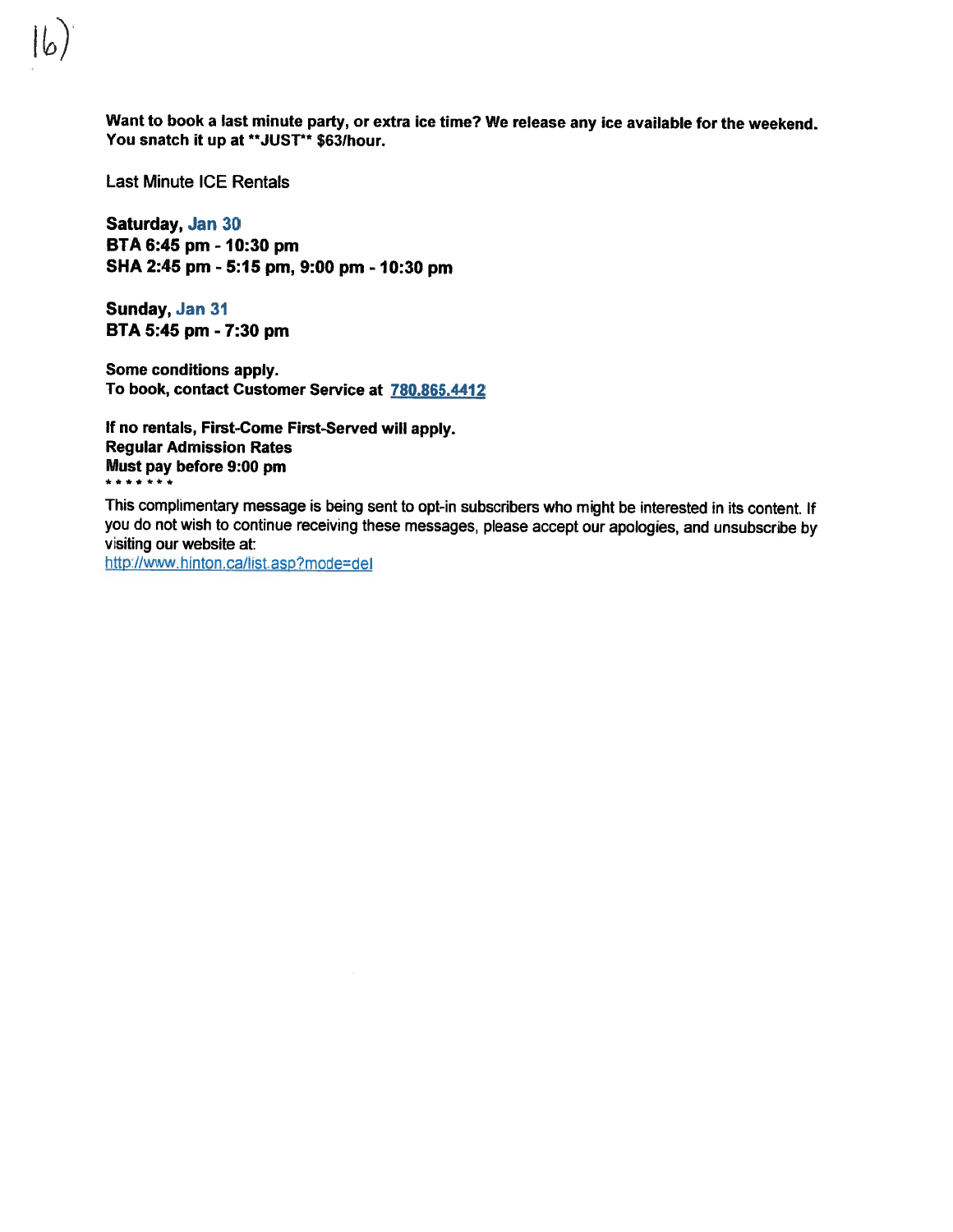You entered: http://www.hinton.ca/CivicAlerts.aspx?AID=1191

Click here to go to the home page Last Minute Ice, Extra Drop In Programs Jan 30 - 31, 2016 www.hinton.ca/CivicAlerts.aspx?AID=1191 Jan 26, 2016 ... Want to book a last minute party, or extra ice time? We release any ice available for the weekend. You snatch it up at \*\* JUST\*\* \$63/hour.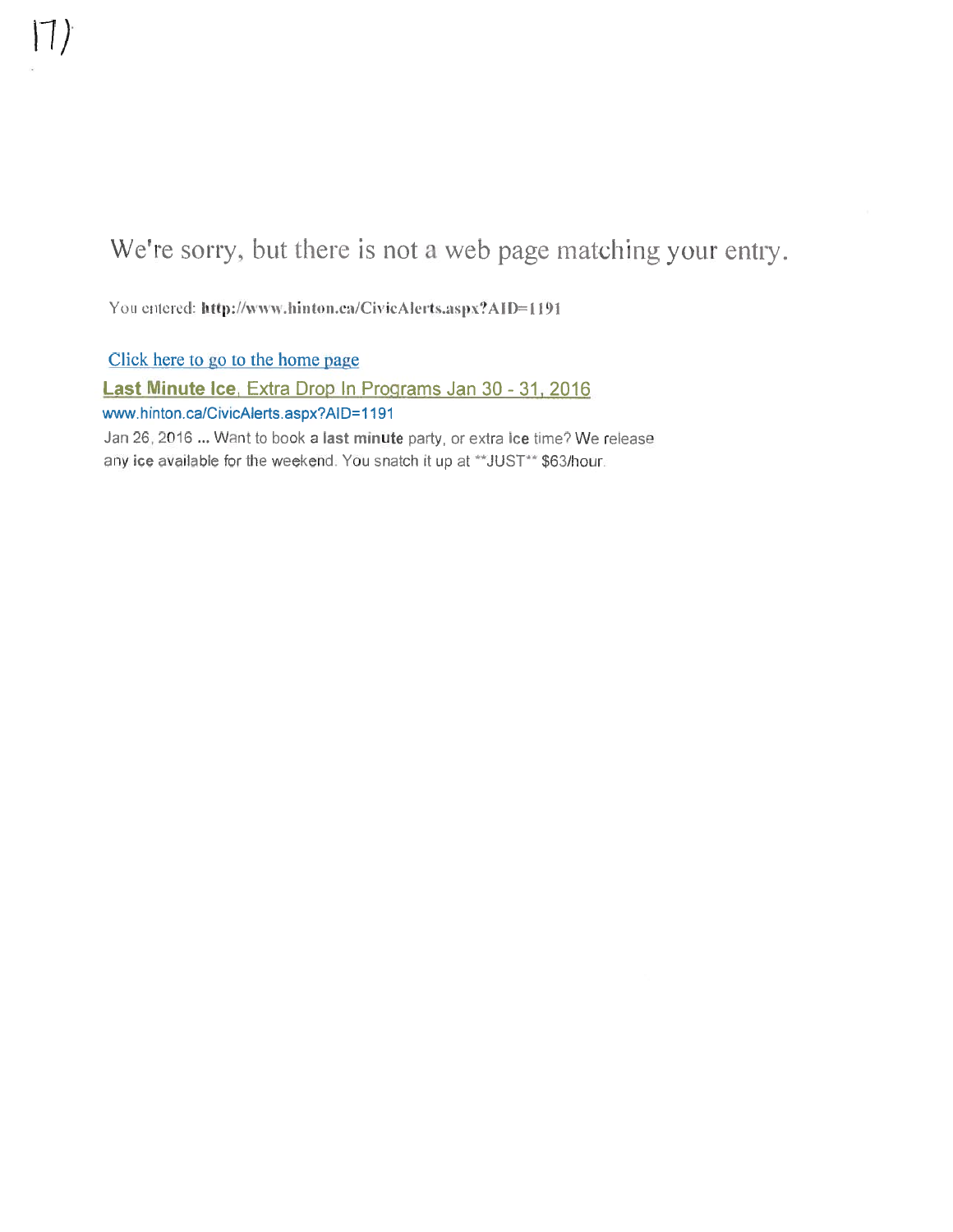Want to book <sup>a</sup> last minute party, or extra ice time? We release any ice available for the weekend. You snatch it up at \*\*JUST\*\* \$63/hour.

Last Minute ICE Rentals

Saturday, Jan 23 BTA 5:45 pm - 10:30 pm

Sunday, Jan <sup>24</sup> BTA 11:45 am - 1:15 pm, 4:00 pm - 5:45 pm

Some conditions apply. To book, contact Customer Service at 780.865.4412

If no rentals, First-Come First-Served will apply. Regular Admission Rates Must pay before  $9:00$  pm

This complimentary message is being sent to opt-in subscribers who might be interested in its content. If you do not wish to continue receiving these messages, <sup>p</sup>lease accep<sup>t</sup> our apologies, and unsubscribe by visiting our website at:

http://www.hinton.ca/list.asp?mode=del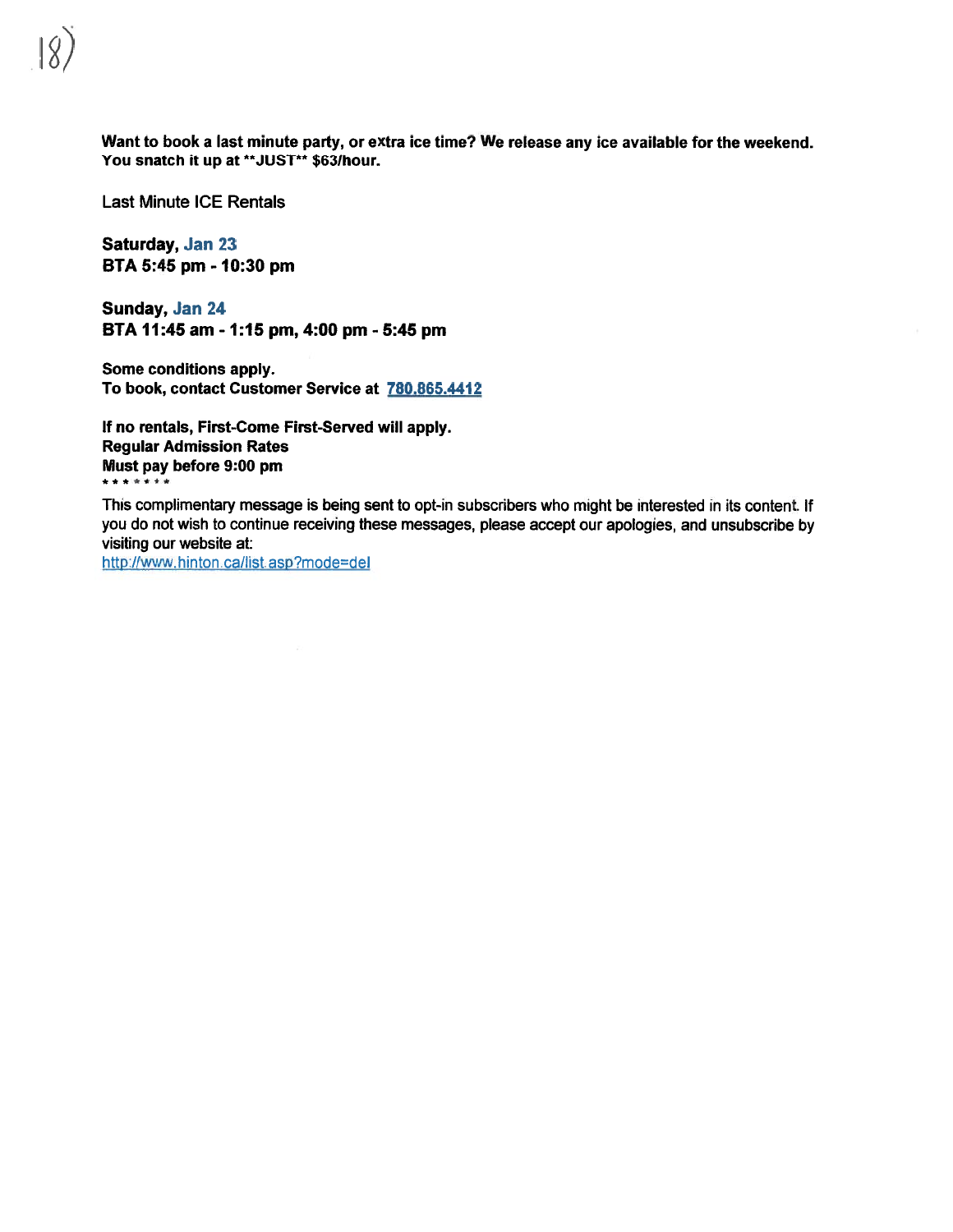You entered: http://www.hinton.ca/CivicAlerts.aspx?AID=1178

Click here to go to the home page Last Minute Ice, Extra Drop In Programs Jan 23 - 24, 2016 www.hinton.ca/CivicAlerts.aspx?AID=1189 Jan 19, 2016 ... Want to book a last minute party, or extra ice time? We release any ice available for the weekend. You snatch it up at \*\*JUST\*\* \$63/hour.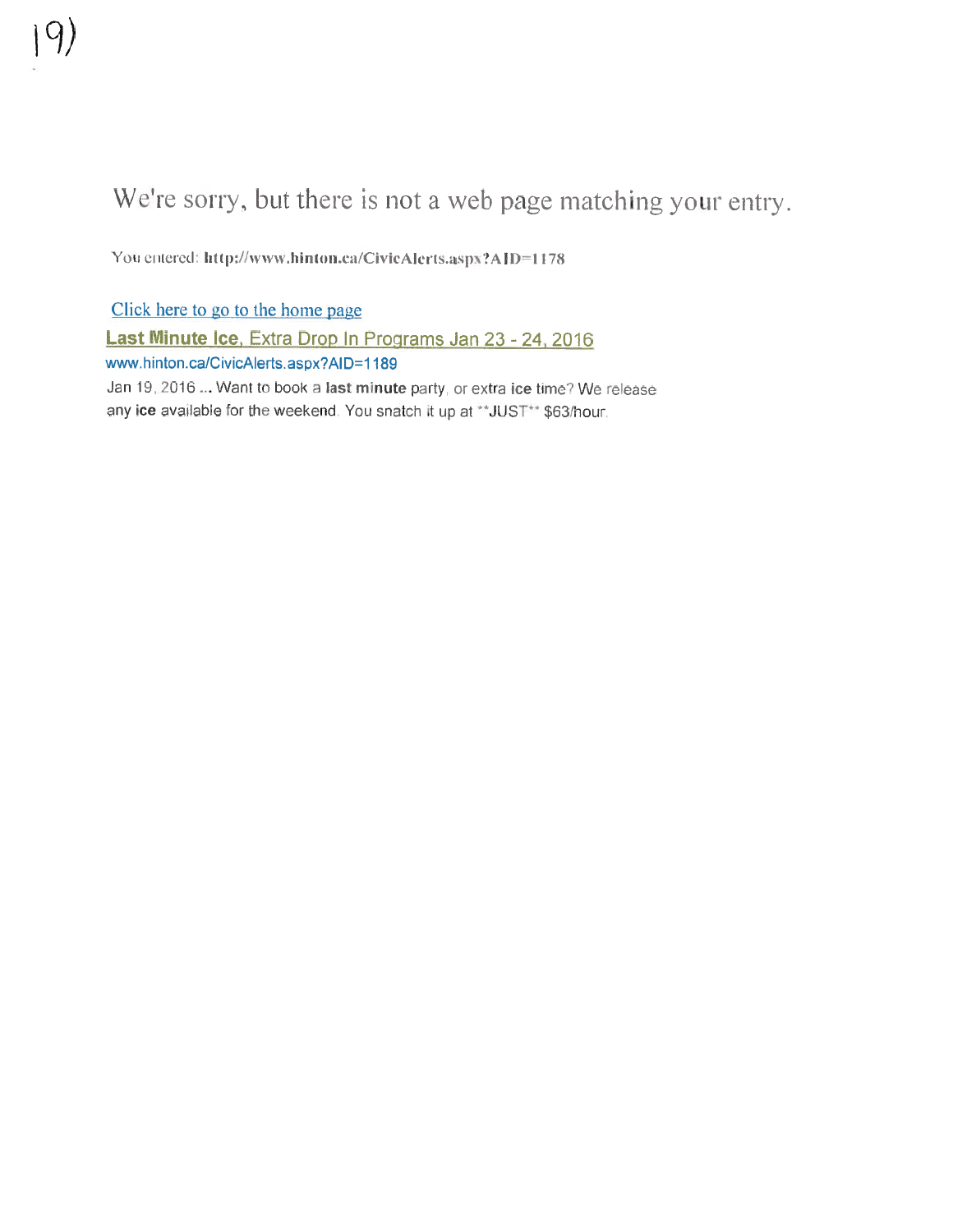You entered: http://www.hinton.ca/CivicAlerts.aspx?AID=1184

Click here to go to the home page

Last Minute Ice, Extra Drop In Programs Jan 15 - 17, 2016 www.hinton.ca/CivicAlerts.aspx?AID=1 184

Jan 12, 2016 ... Want to book a last minute party, or extra ice time? We release any ice available for the weekend. You snatch it up at \*\*JUST\*\* \$63/hour.

- 31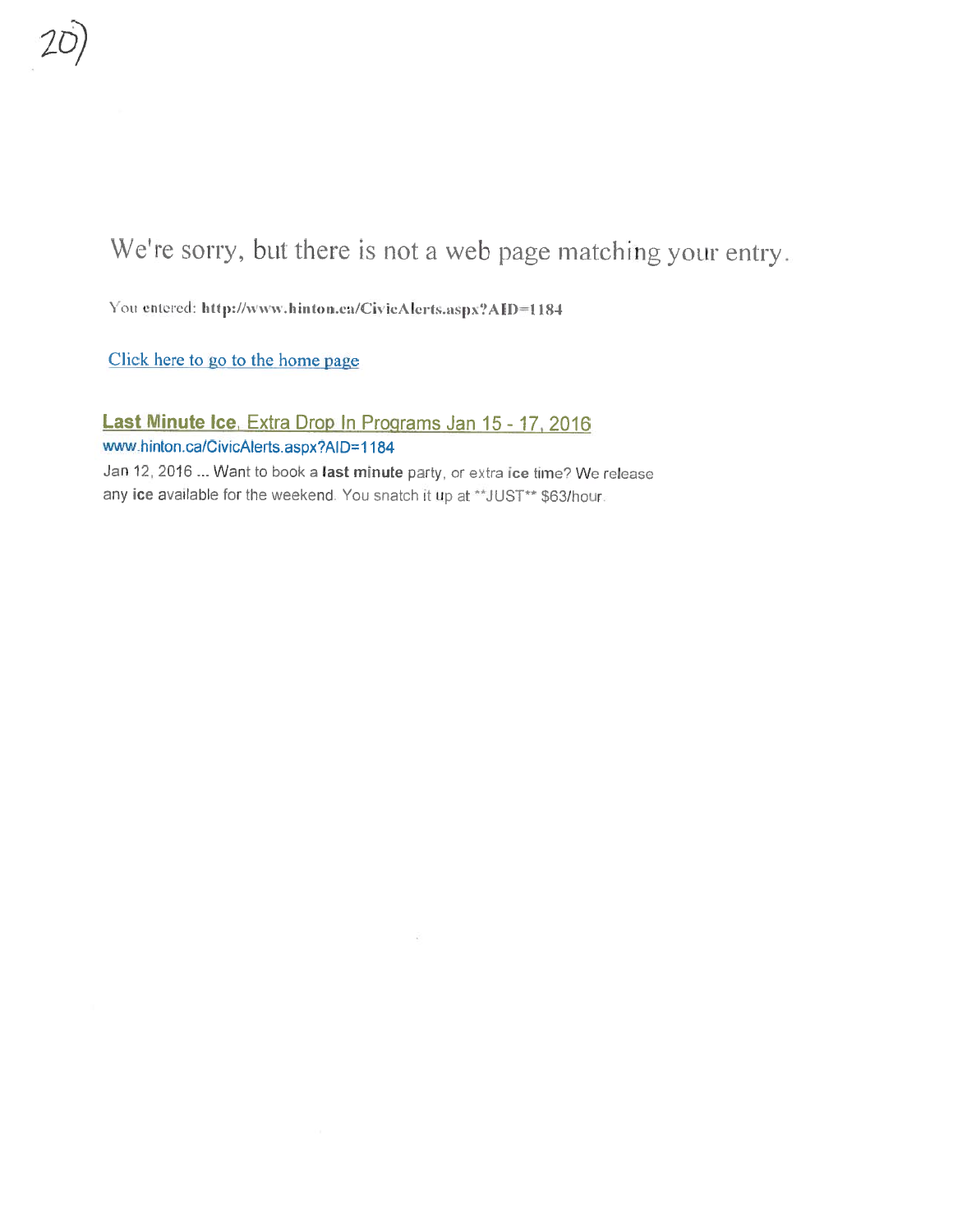You entered: http://www.hinton.ca/CivicAlerts.aspx?AID=1178

Click here to go to the home page Last Minute Ice, Extra Drop In Programs Jan 9 - 10, 2016 www.hinton.ca/CivicAlerts.aspx?AID=1178

Jan 6, 2016 ... Want to book a last minute party, or extra ice time? We release any ice available for the weekend. You snatch it up at \*\* JUST\*\* \$63/hour.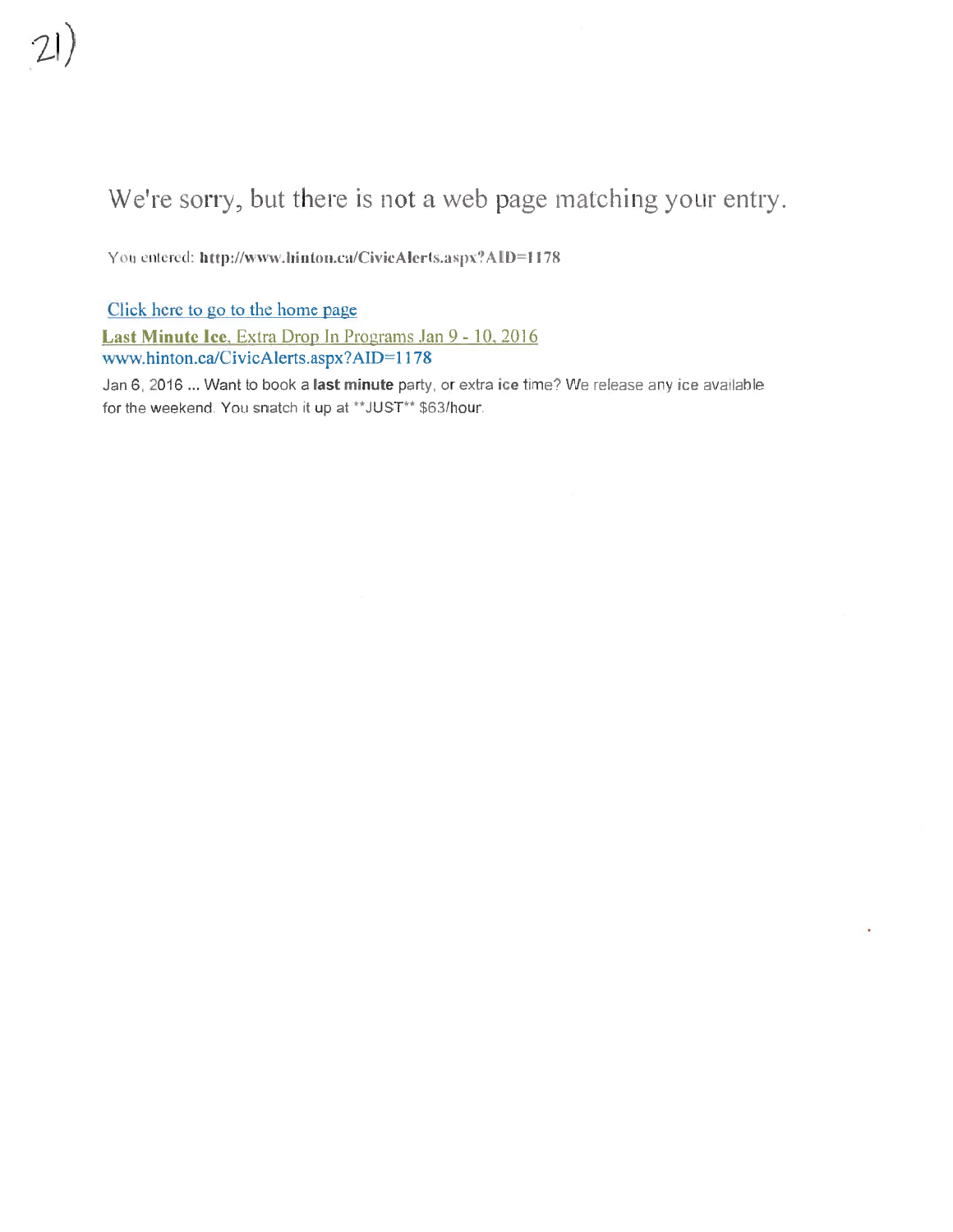### [ARCHIVED] Last Minute Ice, Extra Drop In Programs Dec 18 - 20, 2015

Want to book a last minute party, or extra ice time? We release any ice available for the weekend. You snatch it up at \*\*JUST\*\* \$63/hour.

**Last Minute Rentals** 

Friday, Dec 18 SHA 7:15 pm = 10:30 pm

Sunday, Dec 20 BTA 7:45 pm - 9:00 pm

Some conditions apply. To book, contact Customer Service at 780,865,4412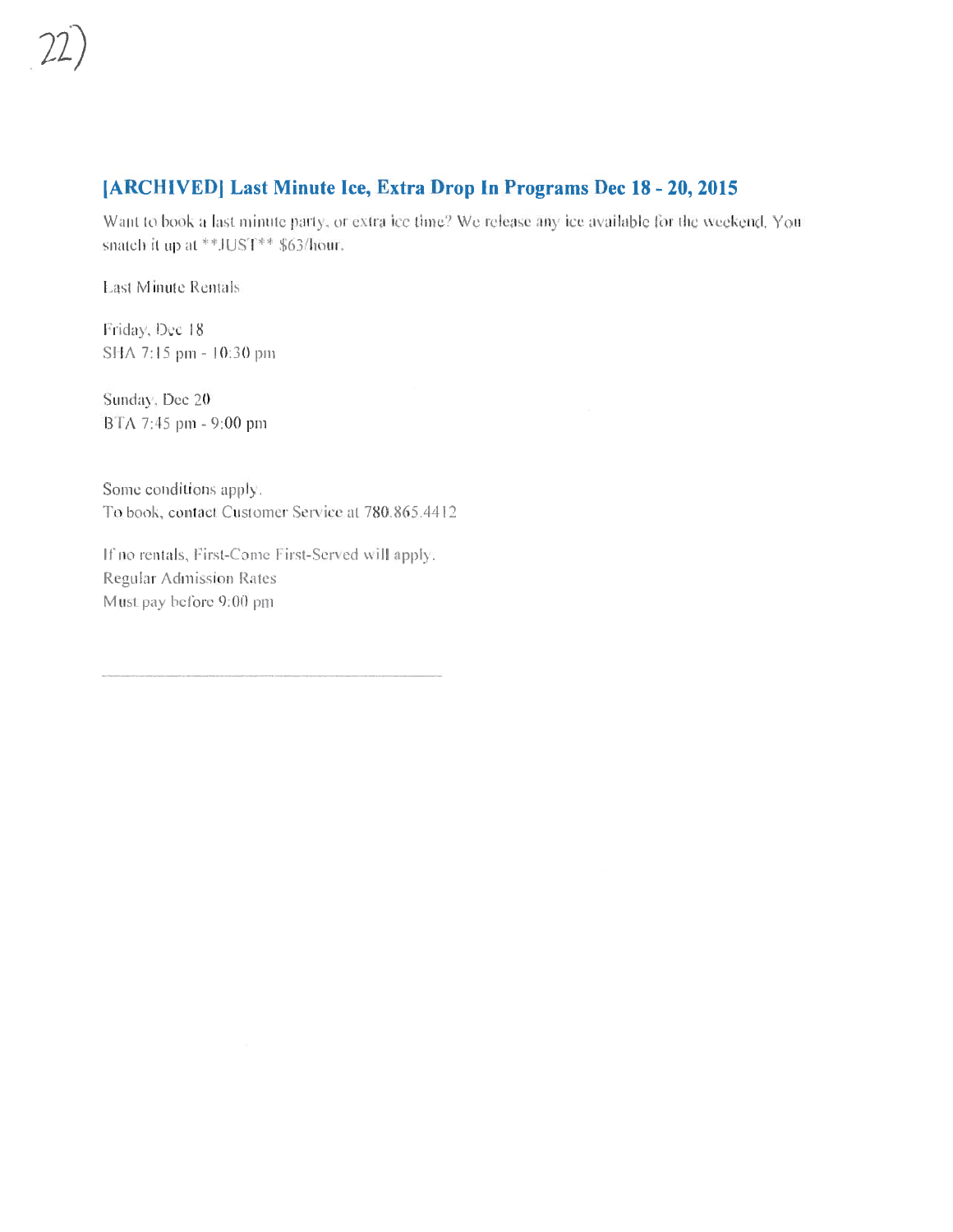Want to book <sup>a</sup> last minute party, or extra ice time? We release any ice available for the weekend. You snatch it up at \*\*JUST\*\* \$63/hour.

### Last Minute ICE Rentals

Saturday, Nov 28 BTA 8:00 pm - 10:30 pm SHA 9:15 am - 10:30 am, 3:00 pm - 5:15 pm

Sunday, Nov 29 BTA 2:45 pm - 5:45 pm SHA 9:15 am - 10:30 am, 2:00 pm - 3:00 pm

Some conditions apply. To book, contact Customer Service at 780.865.4412

If no rentals, First-Come First-Served will apply. Regular Admission Rates Must pay before 9:00 pm

\*\*\*\*\*\*\*

This complimentary message is being sent to opt-in subscribers who might be interested in its content. If you do not wish to continue receiving these messages, <sup>p</sup>lease accep<sup>t</sup> our apologies, and unsubscribe by visiting our website at:

http://www.hinton.ca/Iist asp?mode=deI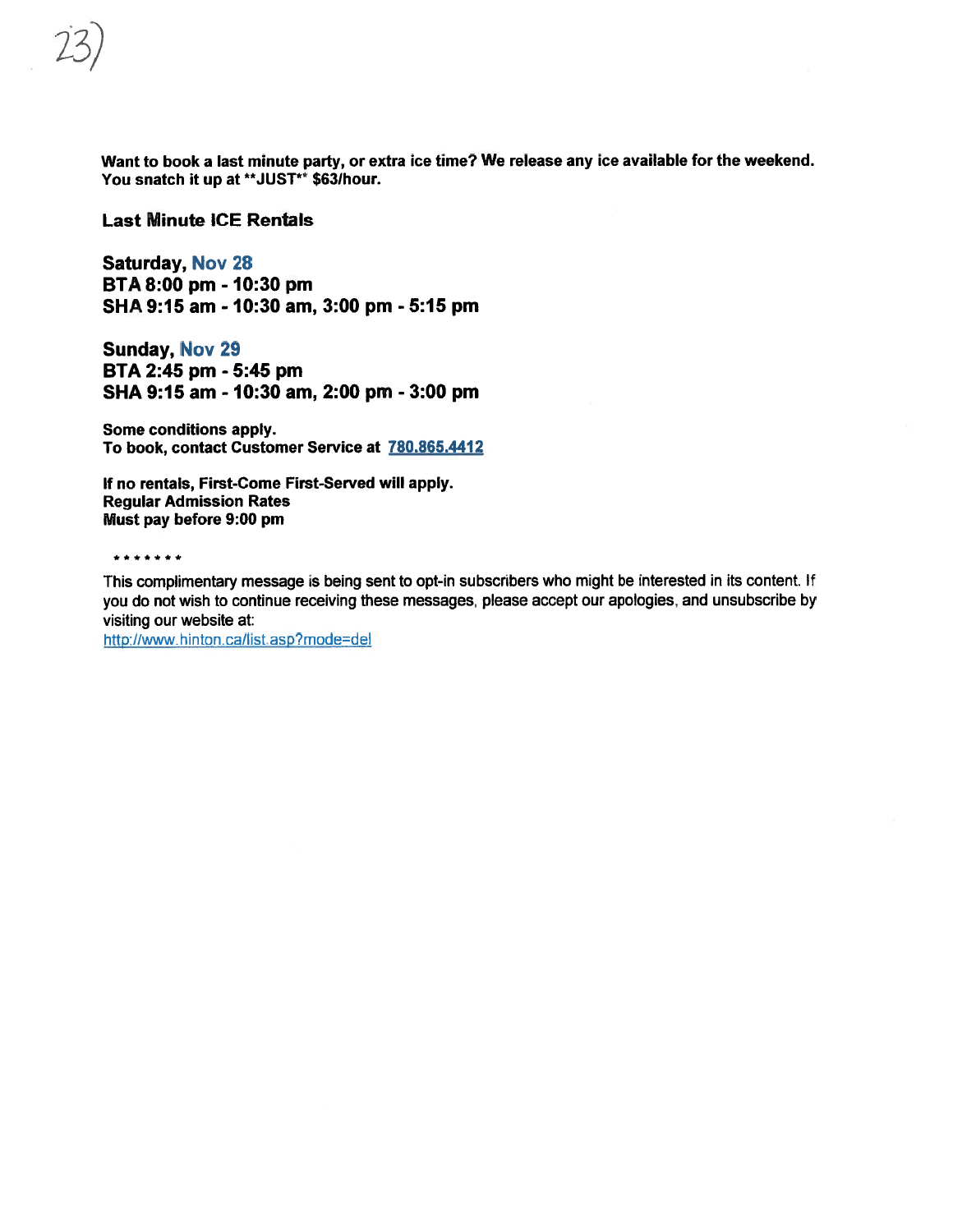### Posted on: November 25, 2015

741

# [ARCHIVED] Last Minute Ice, Extra Drop In Programs Nov 28 -29, 2015

Want to book a last minute party, or extra ice time? We release any ice available for the weekend. You snatch it up at \*\*JUST\*\* \$63/hour.

**Last Minute Rentals** 

Saturday, Nov 28 BTA 8:00 pm - 10:30 pm SHA 9:15 am - 10:30 am, 3:00 pm - 5:15 pm

Sunday, Nov 29 BTA 2:45 pm - 5:45 pm SHA 9:15 am - 10:30 am, 2:00 pm - 3:00 pm

Some conditions apply. To book, contact Customer Service at 780.865.4412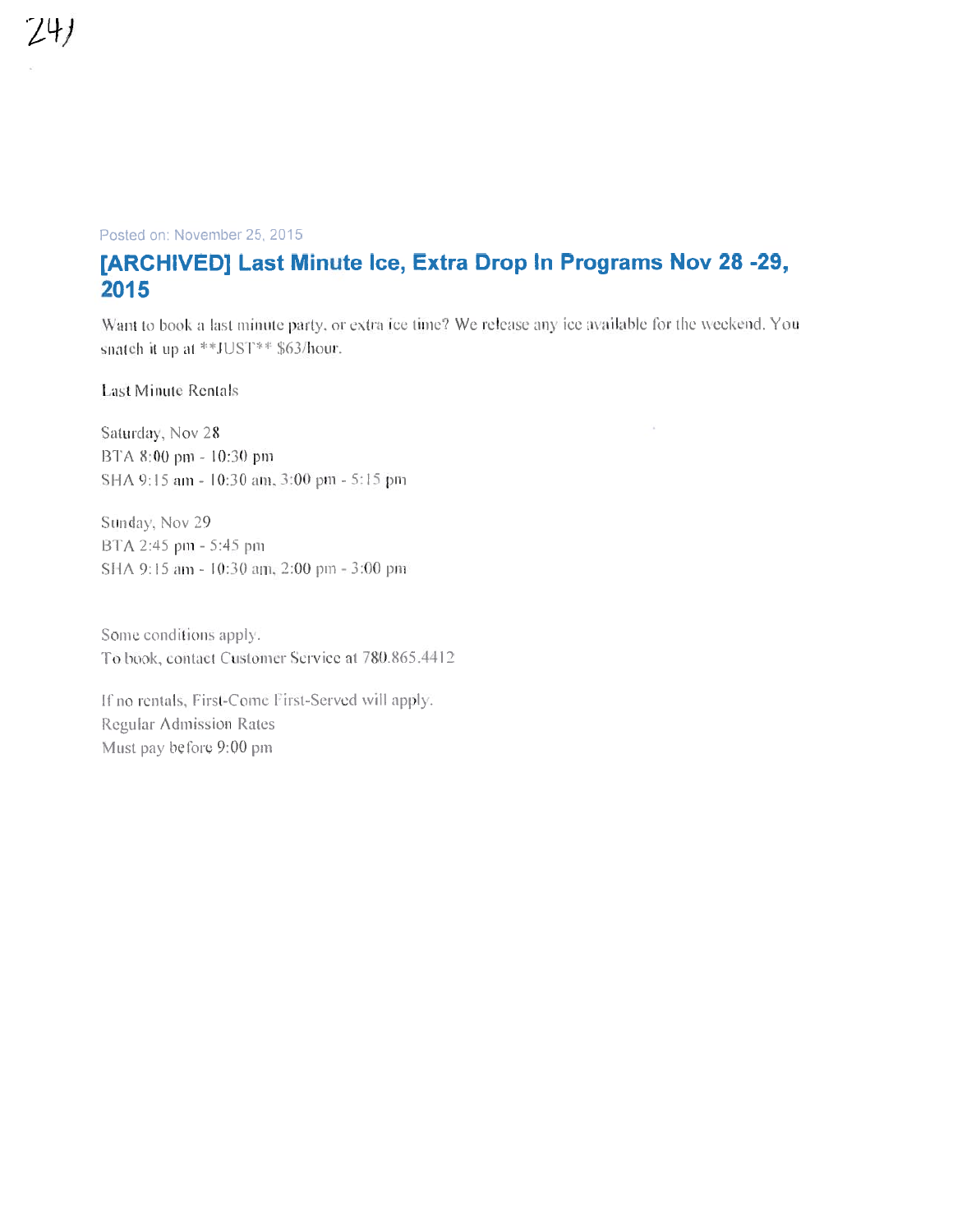### Posted on: November 17, 2015

## [ARCHIVED] Last Minute Ice, Extra Drop In Programs Nov 21-22, 2015

Want to book a last minute party, or extra ice time? We release any ice available for the weekend. You snatch it up at \*\*JUST\*\* \$63/hour.

**Last Minute Rentals** 

Saturday, Nov 21 BTA 8:00 pm - 10:30 pm SHA 9:15 am - 12:45 pm

Sunday, Nov 22 BTA 2:45 pm - 5:45 pm SHA 9:15 am - 11:45 am

Some conditions apply. To book, contact Customer Service at 780.865.4412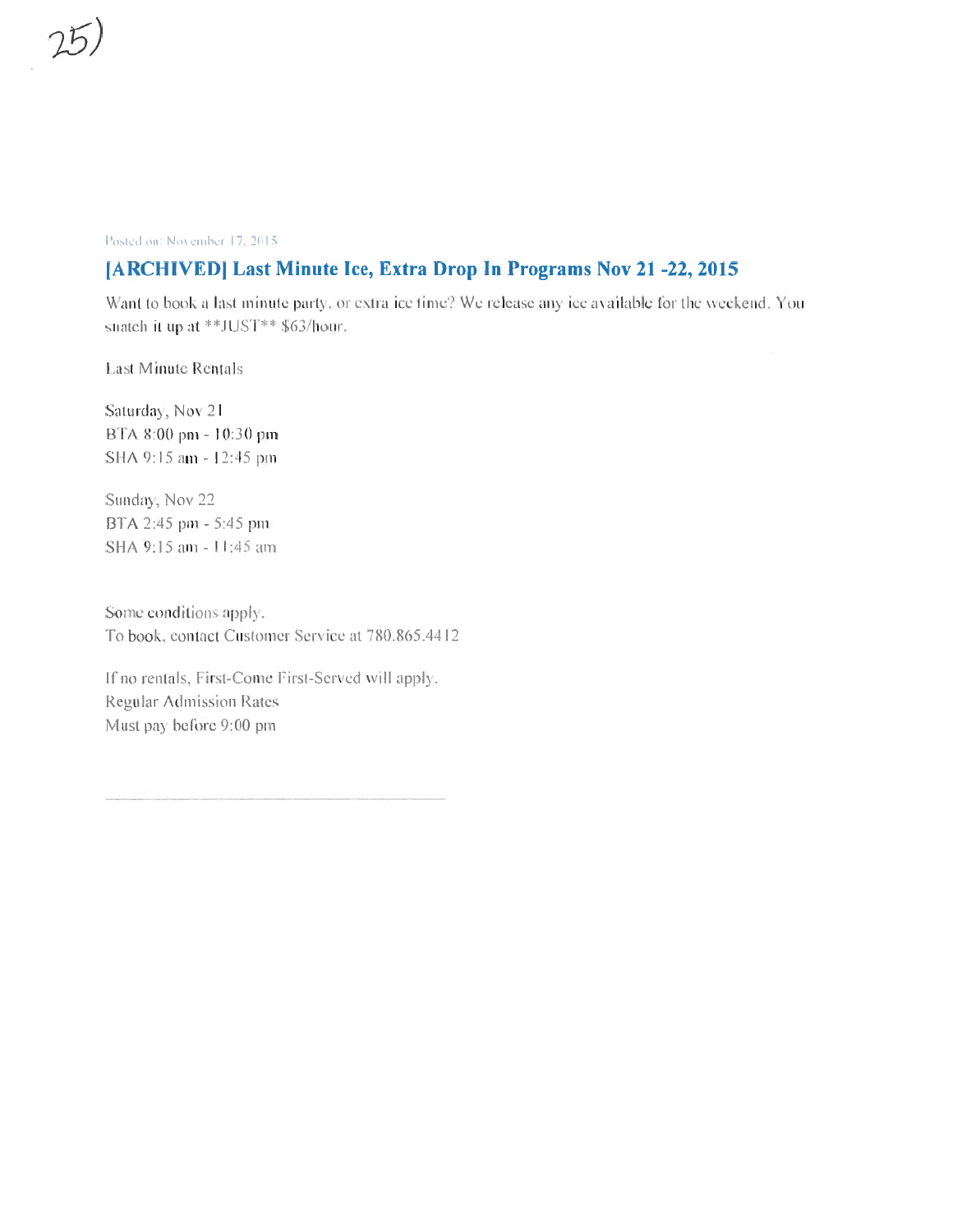Posted on: November:10, 2015

 $\mathcal{D}$ 

### [ARCHIVED] Last Minute Ice, Extra Drop In Programs Nov 14-15, 2015

Want to book a last minute party, or extra ice time? We release any ice available for the weekend. You snatch it up at \*\*JUST\*\* \$63/hour.

Last Minute Rentals<sup>®</sup>

Saturday, Nov 14 BTA 8:00 pm - 10:30 pm

Sunday, Nov 15 SHA 9:15 am - 11:45 am

Some conditions apply. To book, contact Customer Service at 780.865.4412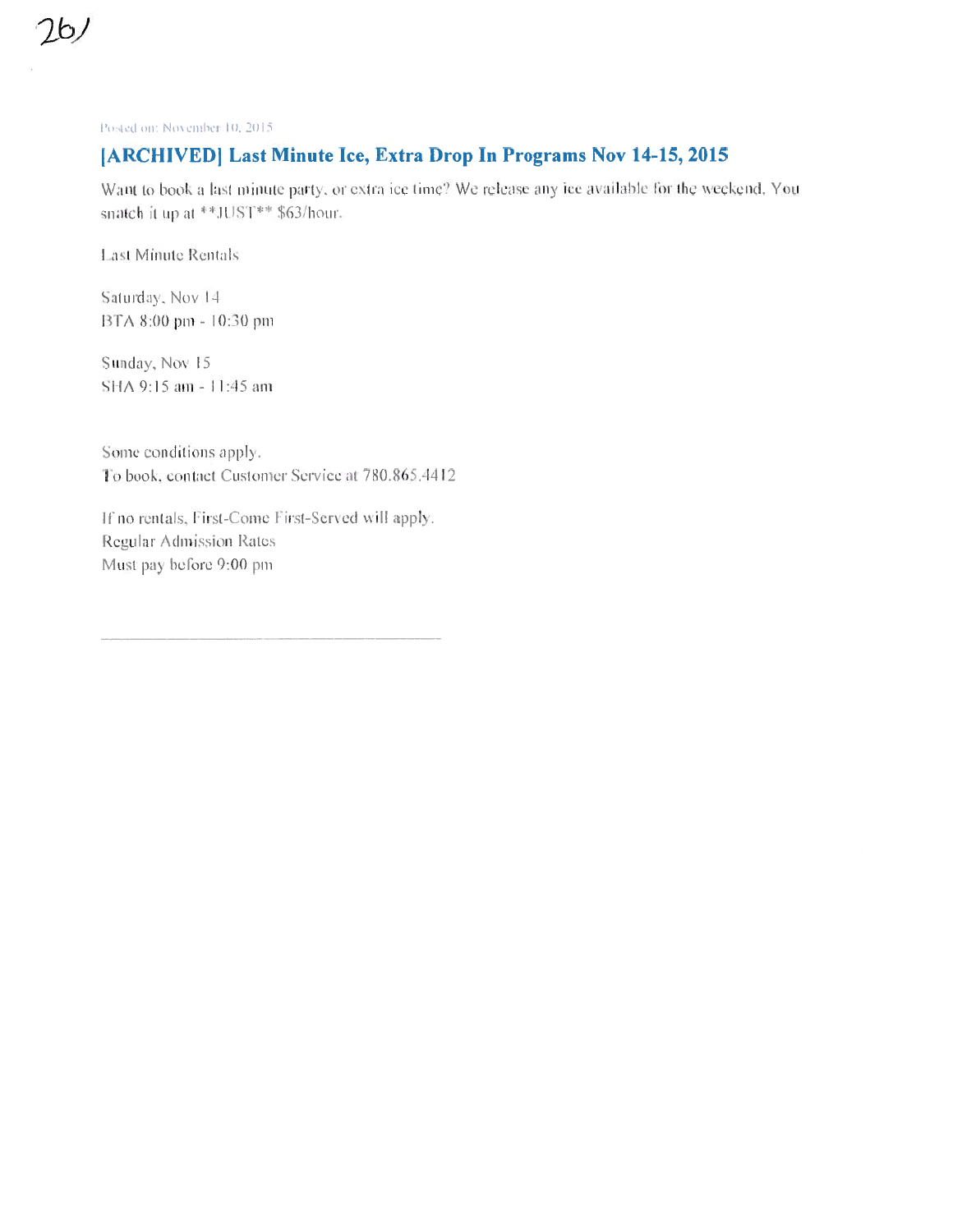Posted on: November 3, 2015

### [ARCHIVED] Last Minute Ice, Extra Drop In Programs Nov 7 - Nov 8, 2015

Want to book a last minute party, or extra ice time? We release any ice available for the weekend. You snatch it up at \*\*JUST\*\* \$63/hour.

Last Minute Rentals

Saturday, Nov 7 SHA 11:45 am - 5:15 pm

Sunday, Nov 8 BTA 4:00 pm - 7:30 pm SHA 9:15 am - 11:45 am, 2:00 pm - 4:45 pm

Some conditions apply. To book, contact Customer Service at 780.865.4412

If no rentals, First-Come First-Served will apply. **Regular Admission Rates**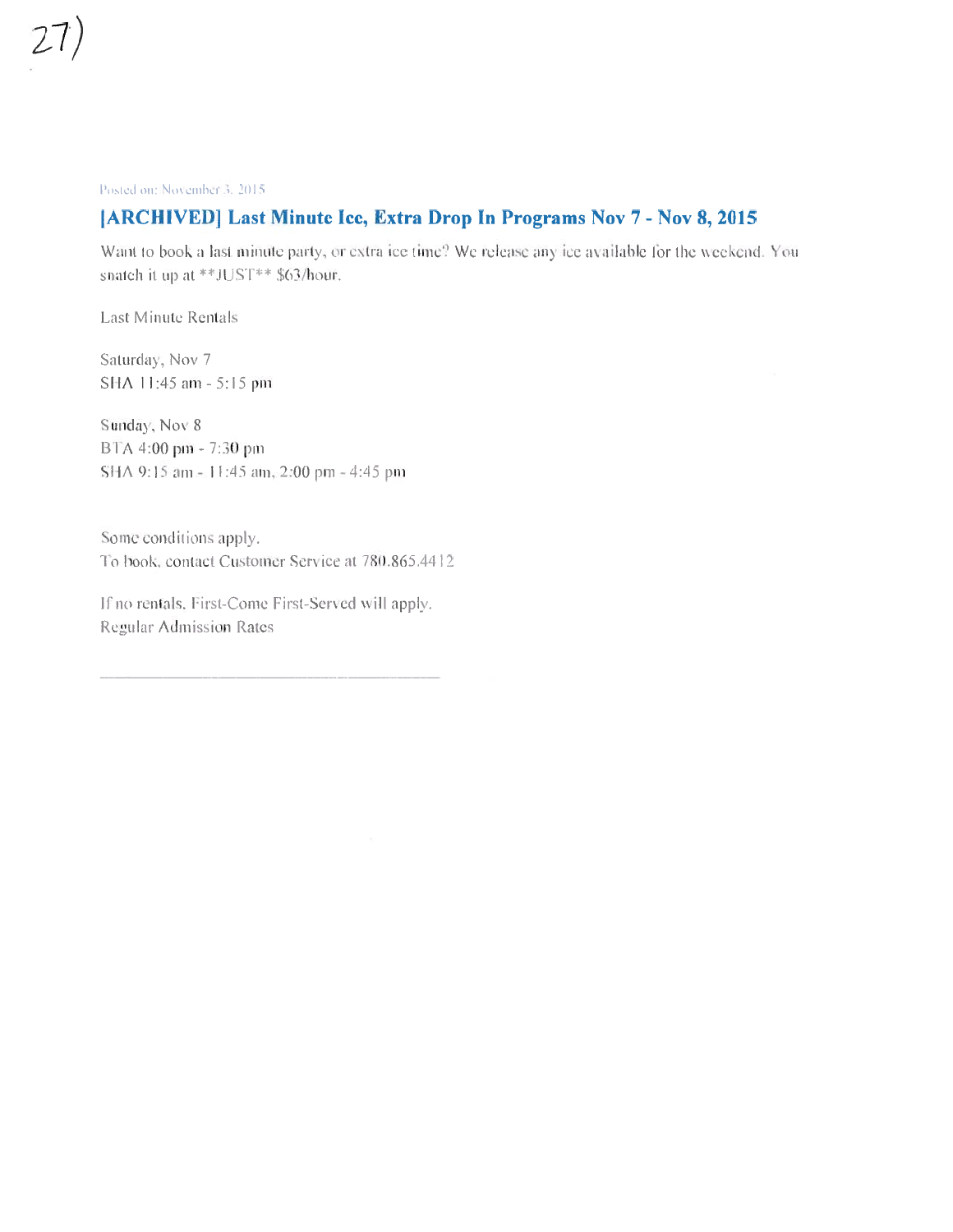

Posted on: October 21, 2015.

## [ARCHIVED] Last Minute Ice, Extra Drop In Programs Oct 23-25, 2015

Want to book a last minute party, or extra ice time? We release any ice available for the weekend. You snatch it up at \*\*JUS'I\*\* \$63/hour.

ja.

**Last Minute Rentals** 

Friday, Oct 23 BTA 7:30 - 11:00 pm

Saturday, Oct 24. BTA 11:00 am = 1:00 pm, 8:00 - 11:00 pm SHA 9:15 - 11:00 am

Sunday, Oct 25 BTA 9:15 am - 2:45 pm

Some conditions apply. To book, contact Customer Service at 780.865.4412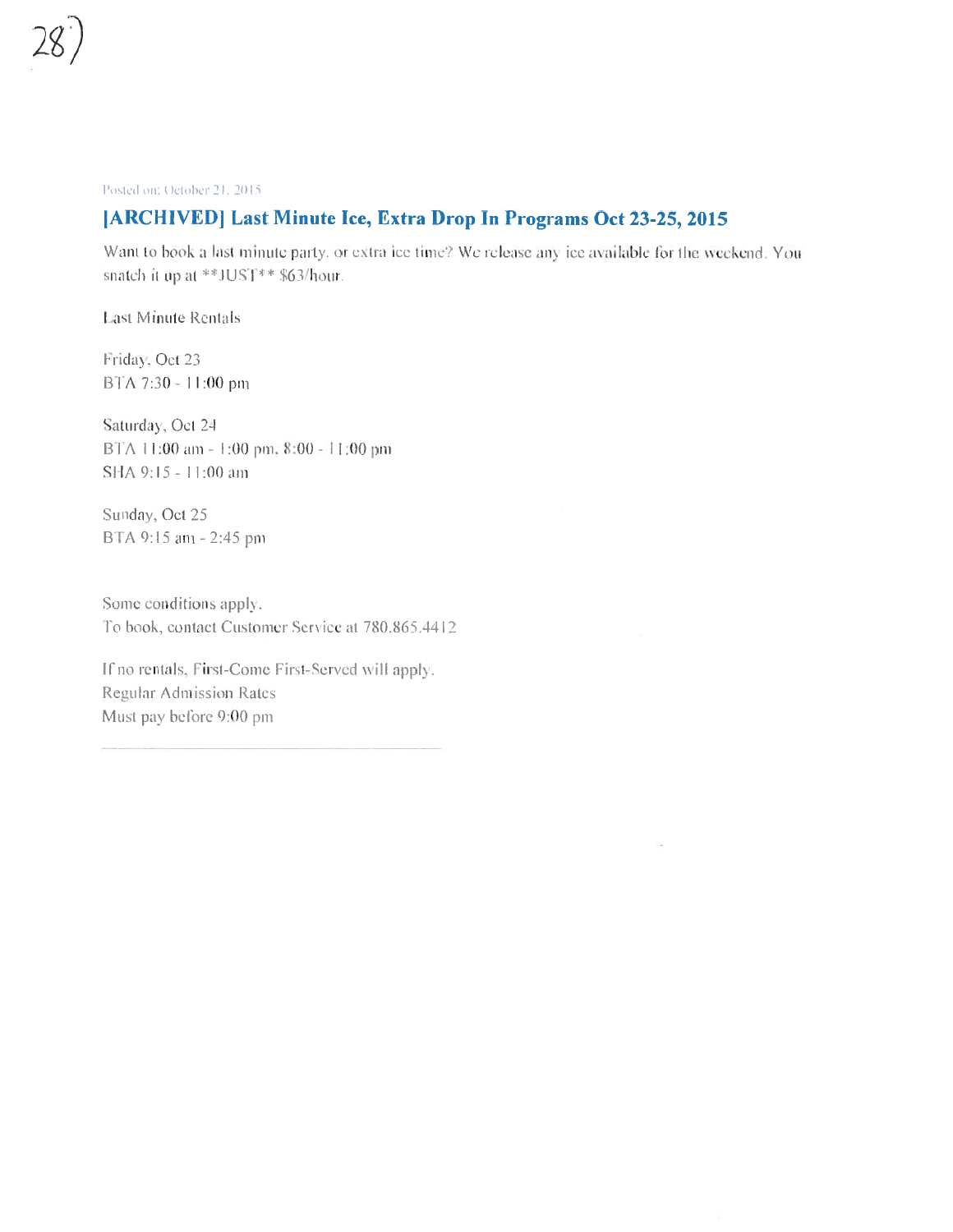### Posted on: October 16, 2015

# [ARCHIVED] Last Minute Ice, Extra Drop In Programs Oct 17-18, 2015

Want to book a last minute party, or extra ice time? We release any ice available for this week by Tuesday. You snatch it up at \*\*JUST\*\* \$63/hour.

Last Minute Rentals BTA

Saturday, Oct 17 • 11:00 am - 1:00 pm 6:00 pm - 9:00 pm

Sunday, Oct 18 • 10:00 am - 12:00 pm · 3:00 pm - 5:30 pm

Some conditions apply. To book, contact Customer Service at 780.865.4412

If no rentals, First-Come First-Served will apply.Regular Admission Rates

### Extra Drop In Programs SHA

Saturday, Oct 17 • 12:30 - 2:00 pm Family Skate 2:30 - 5:00 pm Public Skate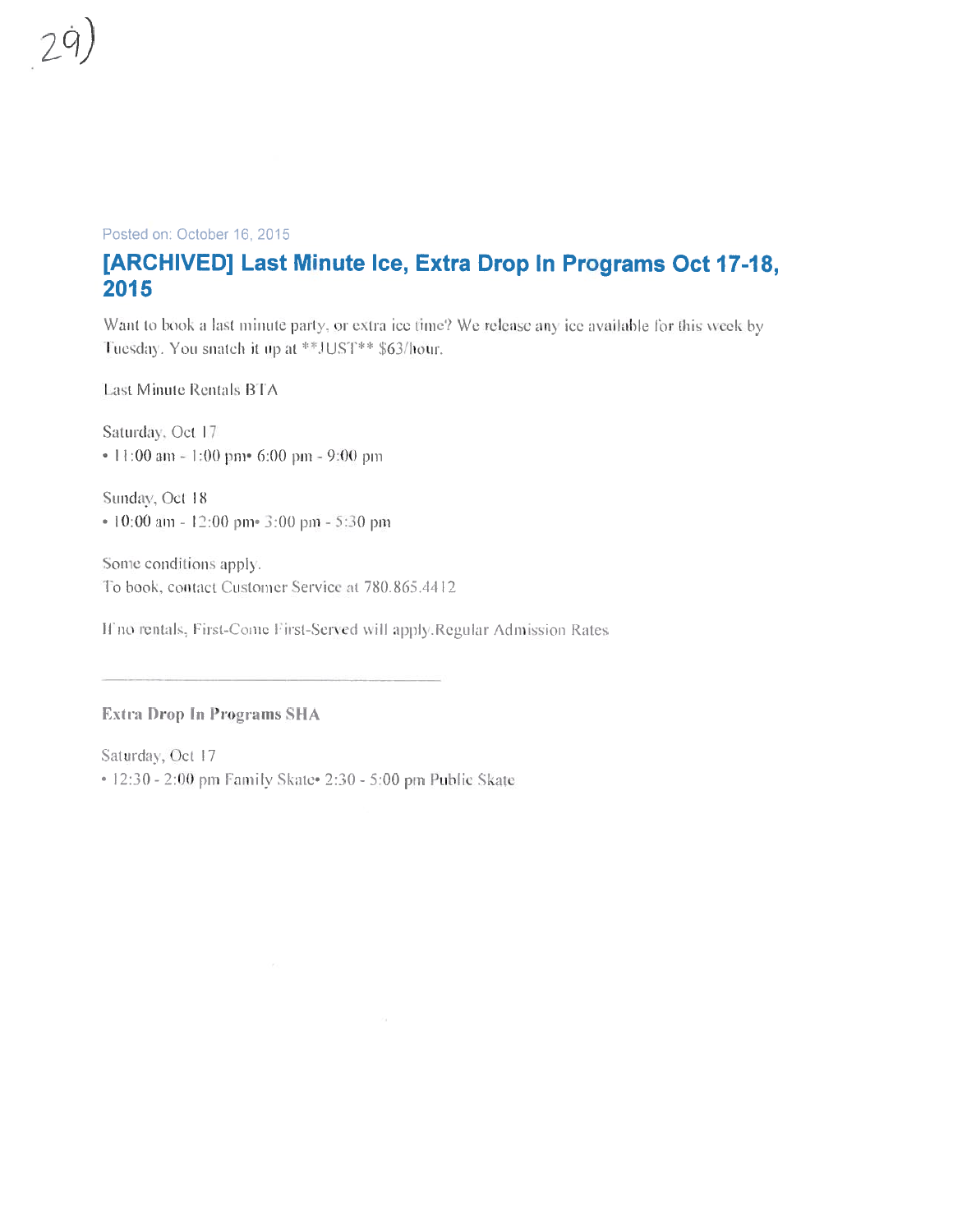# [ARCHIVED] Last Minute Ice, Extra Drop In Programs Oct 9-11, 2015

Want to book a last minute party, or extra ice time? We release any ice available for the weekend. You snatch it up at \*\*JUST\*\* \$63/hour.

Last Minute Rentals BTA

- · Friday, Oct 9 7:30 11:00 pm · Saturday, Oct 10 9:15 am -11:00 pm
- Sunday, Oct 11 9:15 am = 11:00 pm

Some conditions apply. To book, contact Customer Service at 780.865.4412

If no rentals, First-Come First-Served will apply. Regular Admission RatesMust pay before 9:00 pm

### Extra Drop In Programs

Friday Oct 9  $4:15 = 5:30$  pm Family Skate  $\cdot$  5:45 = 7:00 pm Public Skate

Saturday Oct 10-9:15 - 11:45 am Public Skate  $\approx 12:00 - 1:45$  pm Child Drop In Hockey  $\cdot 2:00 - 4:00$  pm Youth Drop In Hockey

Sunday Oct 11 • 9:15 - 11:45 am Family Stick N Puck • 6:45 - 9:00 pm Adult Drop In Hockey